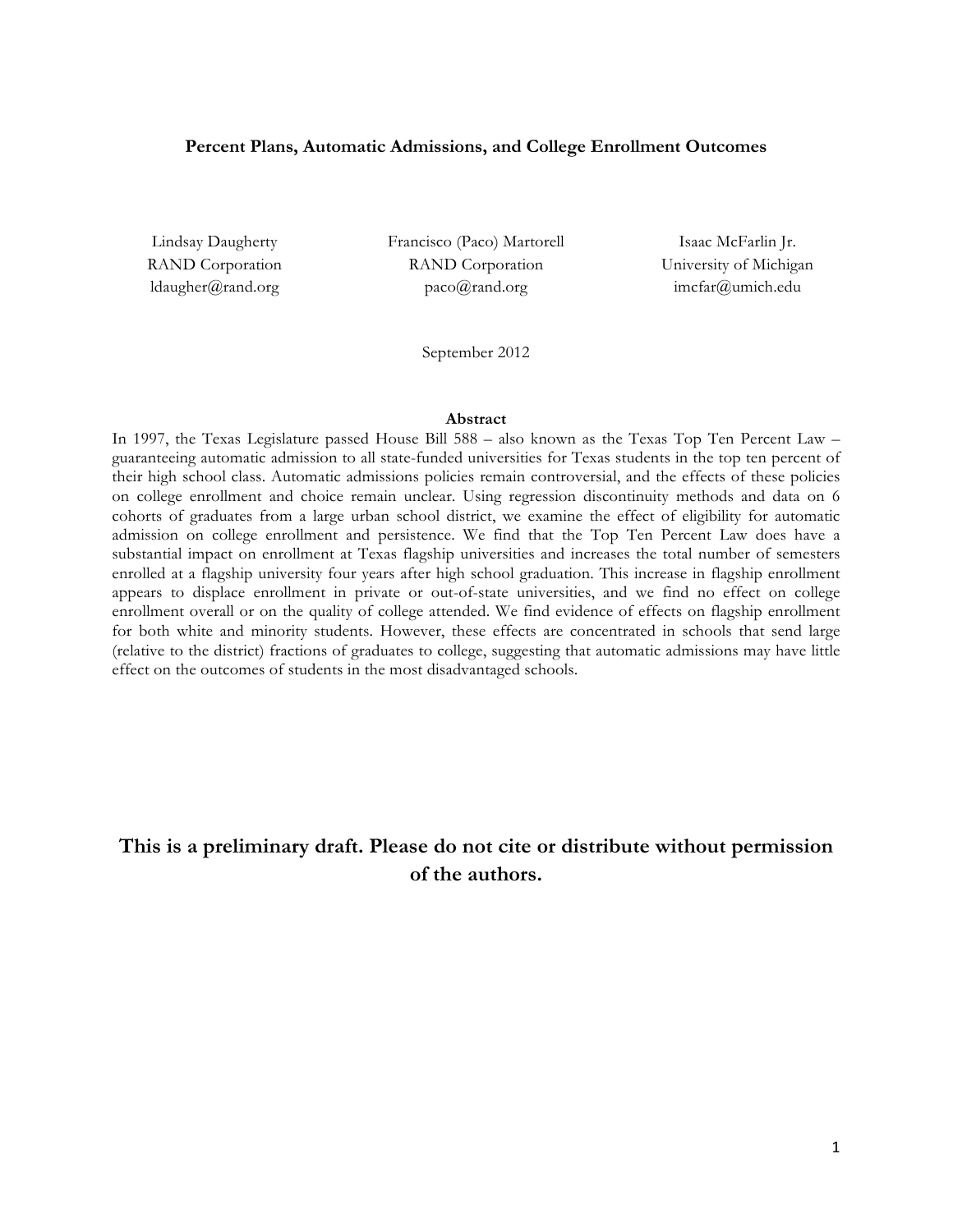## **1. Introduction**

!!!!!!!!!!!!!!!!!!!!!!!!!!!!!!!!!!!!!!!!!!!!!!!!!!!!!!!!!!!!

Recent research (Hoekstra, 2009; Andrews et al., 2012) suggests that there may be large economic returns to attending highly-selective universities. As a consequence, the process by which students are admitted to these institutions has garnered considerable attention from policymakers, researchers and members of the public. Concerns about fairness and equity have been particularly salient. Universities have sought to increase the diversity of their student body through "affirmative action" policies that grant preferences in admissions decisions to members of racial and ethnic minorities that have traditionally been under-represented at selective universities. However, the legality of these policies has been challenged, and a 1996 decision by the U.S.  $5<sup>th</sup>$  Circuit Court in *Hopwood v. Texas* banned the use of race in college admissions decisions. 1

In response to this decision, the state of Texas passed the "Top Ten Percent Plan" in 1997 that guaranteed admission to any public university to students in the top decile of their high school class. The goal of this law was to maintain racial, economic and geographic diversity at the state's flagship universities, since it ensures that the same proportion of students are eligible for admission to any public university irrespective of how disadvantaged the students served by a particular school happen to be. Two other states (California and Florida) soon followed suit and adopted similar policies.2 Despite being explicitly race-neutral, "percent plans" remain very controversial. Critics contend that the law is unfair to students at more competitive high schools who may be denied admission in favor of students with worse academic credentials (such as college entrance exam scores) but who are admitted by virtue of being in the top ten percent (TTP) at a less competitive high school. University administrators also contend that too many students are admitted under the automatic admission policy, thereby forcing them to turn down better-qualified applicants. <sup>3</sup> To address these concerns, the Texas law was changed so that, beginning with the fall 2011 entering class, the University of Texas-Austin could cap the share of enrollees admitted under the automatic admissions rule to 75 percent.

<sup>1</sup> The 2003 Supreme Court ruling in *Grutter v Bollinger* upheld a policy of race-based application considerations at the University of Michigan, and after that decision the University of Texas reinstated some racial preferences in admission for students outside of the top ten percent. The Supreme Court is currently scheduled to reconsider the legality of racial preferences in college admissions in the case of *Fisher v. University of Texas at Austin*.

<sup>2</sup> Florida grants automatic admission to students in the top 20 percent of their high school class to the University of Florida system, and automatic admission to the University of California system is available to students in the top 4 percent of their class (Horn and Flores, 2003)

<sup>3</sup> Another possible criticism of the TTP Law is that encourages a form of gaming whereby students seek out less competitive high schools in order to get into the TTP (Cullen, Long and Reback, 2011).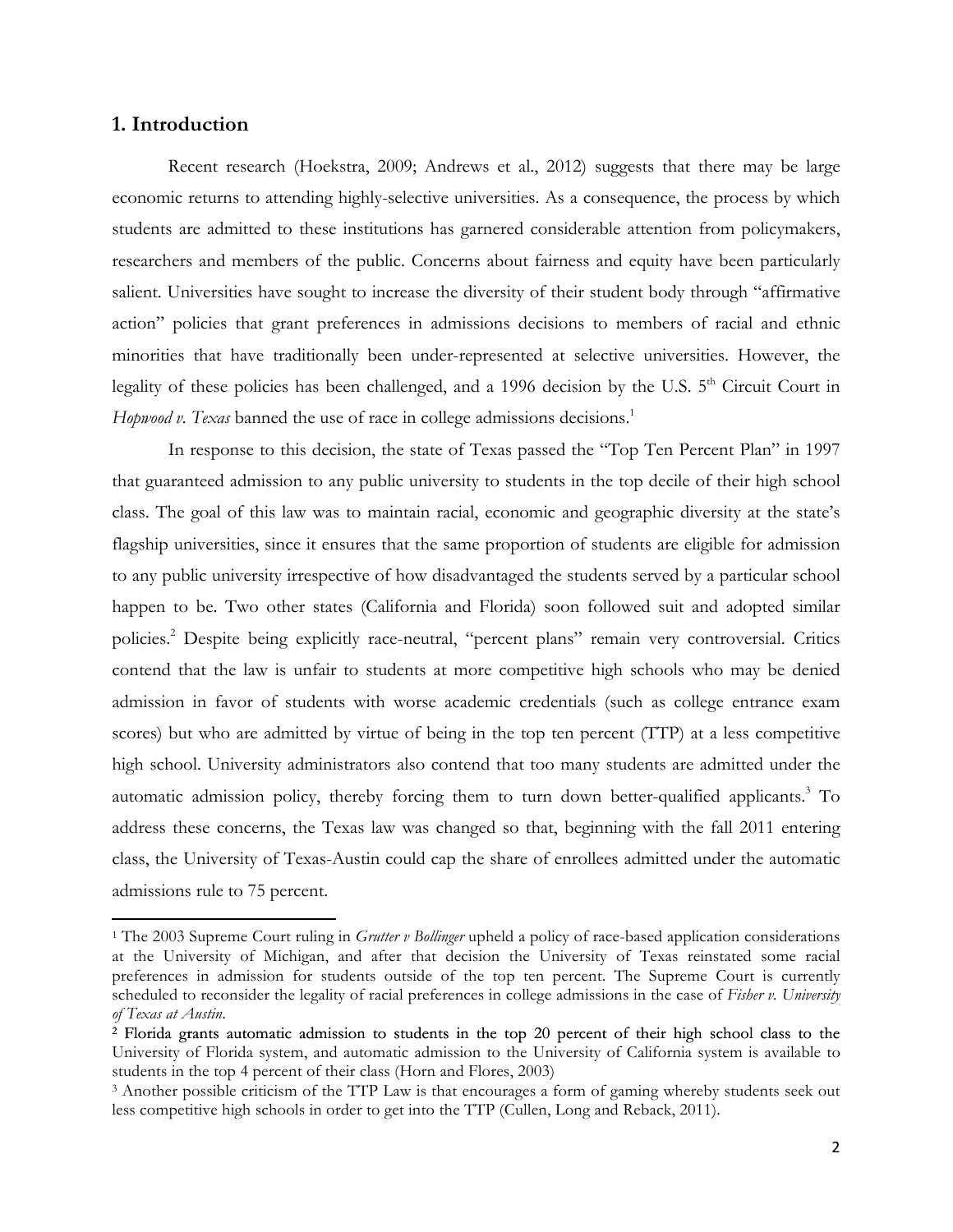Of course, the relevance of the claims made both in favor and against percent plans depends on whether and for whom eligibility for automatic admission actually affects college enrollment and choice. In this paper, we examine this question by estimating the causal effect of being eligible for automatic admission on the college enrollment and college choice outcomes of several cohorts of high school students from a large urban school district in Texas. To carry out this analysis, we created a database that links detailed high school records from district administrative data to college enrollment information from the National Student Clearinghouse (NSC) database. To account for the fact that students in the top class rank decile would have better college outcomes even without the automatic admission policy, we use a regression discontinuity design that compares the outcomes of students on either side of the top ten percent class rank cutoff.

Our approach has several important strengths. First, our data are drawn from students in a large urban school district that has traditionally sent few students to the state's leading universities and to college in general. This study sheds light on whether automatic college admission affects college outcomes for a potentially under-served population. Second, we use administrative data on college enrollment from the National Student Clearinghouse, which allows us to consider a wider set of outcomes than just flagship enrollment and does not suffer from misreporting error present in survey data. In particular, we can assess whether flagship enrollment induced by being in the TTP of one's class displaces enrollment at other institutions. This is also the first study on the TTP Law that we are aware of that examines longer-run college persistence measures. Third, we are able to compute class rank at various points throughout high school, including the end of 11<sup>th</sup> grade, which is the key point for determining membership in the top ten percent for the purposes of applying to the state's flagship universities. In contrast, the only other study using this type of approach (Niu and Tienda,  $2010$ ) uses class rank measured at the end of  $12<sup>th</sup>$  grade, which is after students would have applied to college. Our results suggest this difference may be important.

Our preliminary findings suggest that the TTP Law does have a substantial impact on enrollment at Texas flagship universities for students in a large urban district. Our results suggest that eligibility for automatic admissions leads to substitution away from private or out-of-state colleges rather than lower-ranked public institutions. On net, we do not find evidence of an effect on the likelihood of enrolling in college or on enrollment at a four-year college. We also find some evidence indicative of important heterogeneity. The estimated effects on flagship attendance are twice as large for white students as they are for minority students, and there are no effects for lowincome students. We also find no evidence of an effect of automatic admission in high schools that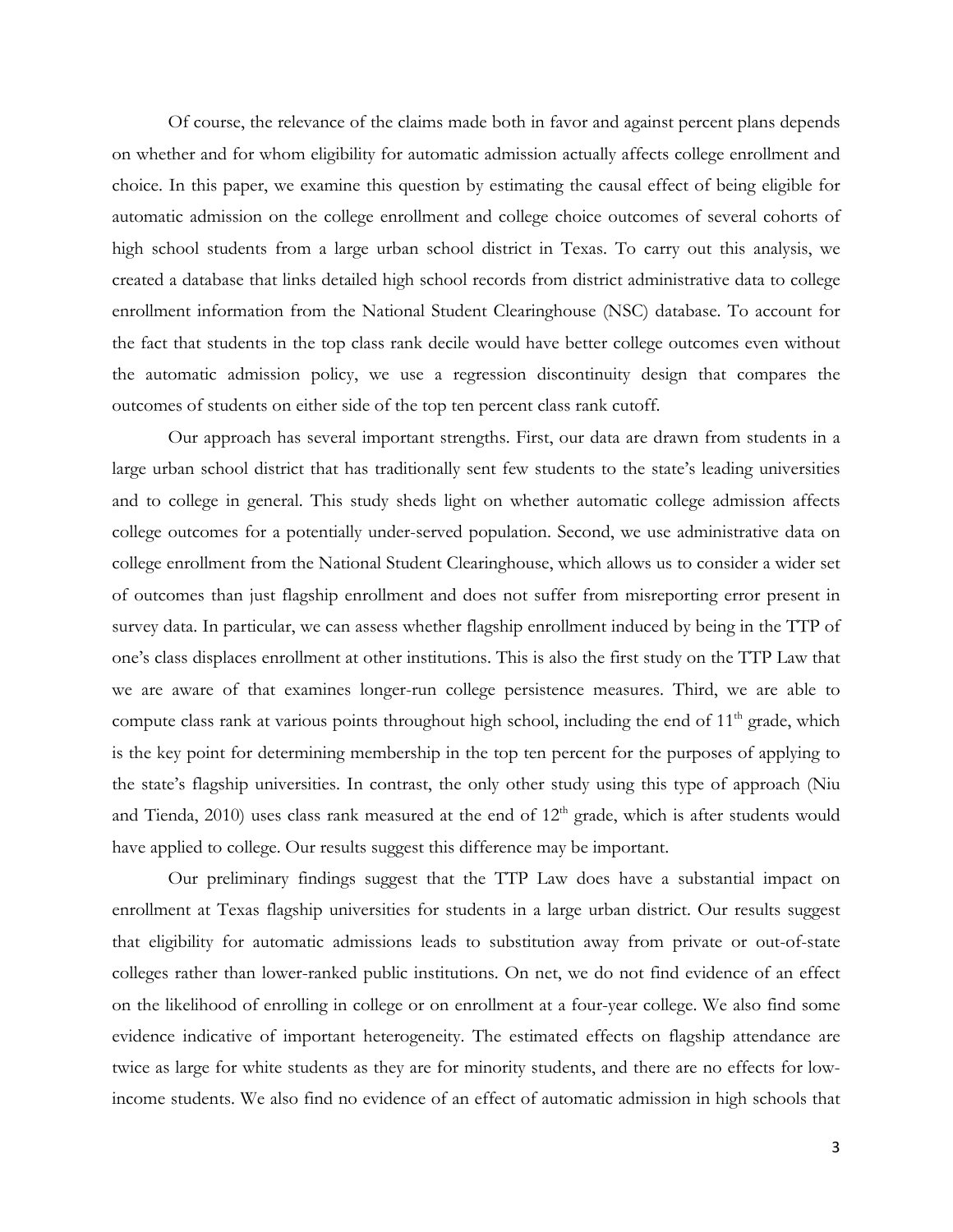traditionally send relatively few students to four-year colleges. In ongoing work, we are examining the effect of automatic admission on other measures of college quality students attend, as well as on measures of college persistence and attainment.

The paper is organized as follows. Section 2 reviews existing research on the TTP Law and provides some background on how the law works. Section 3 presents the conceptual framework for our study, and Section 4 discusses the data on high school achievement and college enrollment and provides descriptive statistics for students by TTP status. Section 5 describes our regression discontinuity strategy. Results are presented in Section 6. Section 7 concludes.

#### **2. Background and Existing Research**

The economic and societal benefits of college education are well-known (Kane and Rouse, 1995; Currie and Moretti, 2003). These benefits tend to be especially large at the most selective universities, as demonstrated by a recent study which showed that earnings are up to 20 percent higher as a consequence of attending the "flagship" university (Hoekstra, 2009). Who gains access to college, and in particular, to the most elite universities, is thus a central question for higher education policymakers in Texas and throughout the nation. Typically, universities select students on the basis of academic achievement as measured by standardized test scores and high school grades. Given that more advantaged students tend to have stronger academic credentials (Kane, 1998), a consequence of this system is that other students are placed at a serious disadvantage in the college admissions process. The lower enrollment rates of disadvantaged students are argued to result in a lack of diversity at selective campuses.

The assumed purpose of the TTP rule is to ensure diversity at four-year (competitive) public universities in the absence of more explicit race-based affirmative action policies. It is therefore important to understand how automatic admissions policies compare to race-based affirmative action in creating diverse college campuses. In a simulation of SAT score report submissions, Long (2004) finds that minority students in Texas and California would be much less likely to apply to top-tier colleges under the automatic admissions policies. On the other hand, Bucks (2004) finds that the number of minorities at the University of Texas at Austin (UT) was roughly restored by the law, while minority enrollment remains somewhat lower at Texas A&M (TAMU) relative to rates under affirmative action. Tienda, Alon and Niu (2008) find that the perceived increases in diversity at UT under the TTP Law are largely driven by an increase in the enrollment rates of Asian students, while enrollment rates of Blacks and Hispanics declined.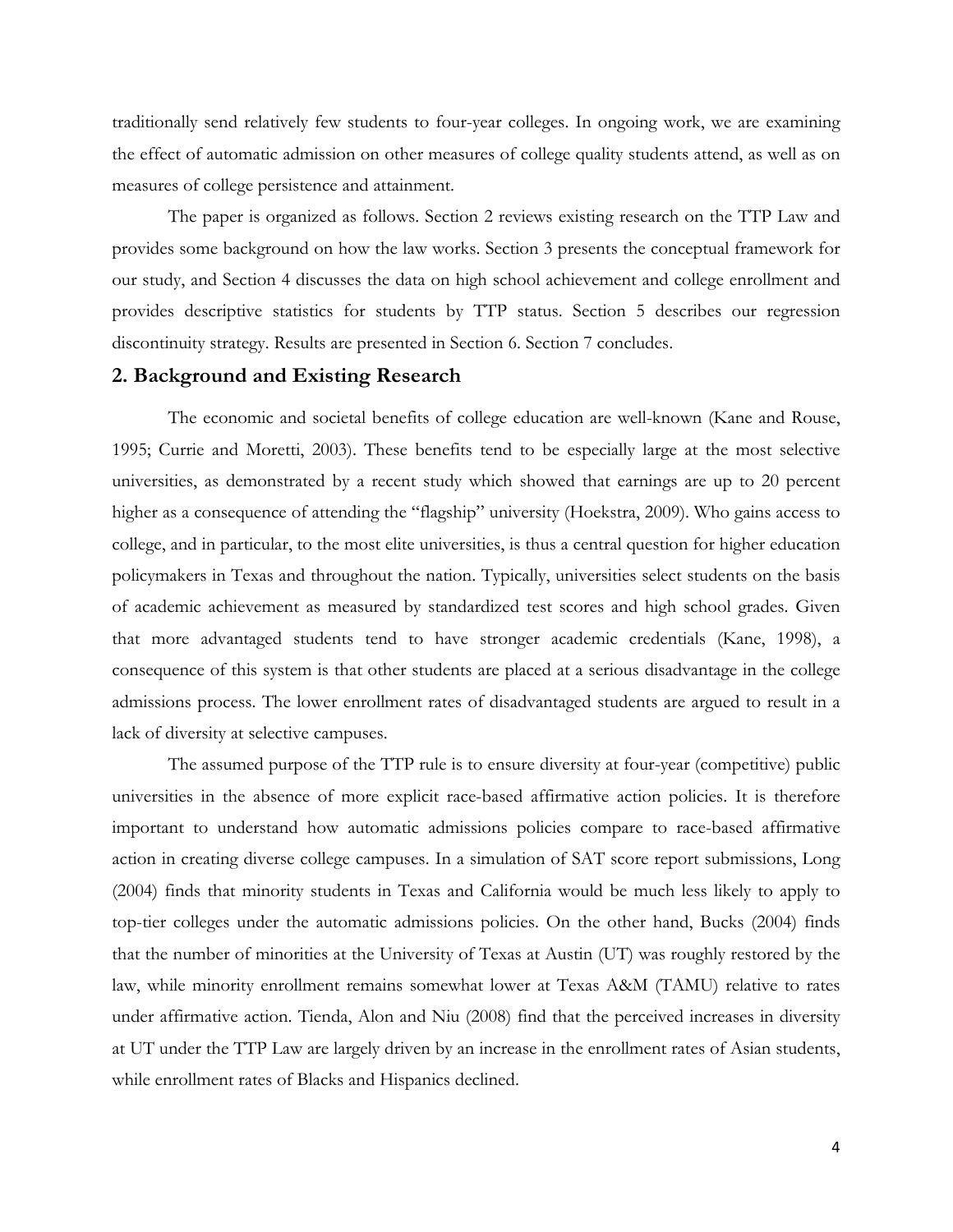There are a number of explanations for the TTP Law's minimal effects on Black and Hispanic enrollment. Niu, Sullivan and Tienda (2006) find that Black and Hispanic students are less likely to be ranked in the TTP, particularly in schools with high minority populations. Even among students in the top decile, minorities and graduates from poor schools are less likely to choose selective institutions as their most preferred school (Niu, Tienda & Cortes, 2006). In addition, there are a number of students who may be uninformed of the law. In a recent survey of Texas seniors, Hispanic students were significantly less likely to report that they know "a lot" about the TTP Law, a pattern that holds even among TTP students with a preference to attend a four-year university (Niu, Sullivan & Tienda, 2006). Financial constraints are also likely to play a role, though there are no studies to date that look at the potential that unmet financial need is deterring TTP students from enrolling at the Texas flagships. To address these financial issues, UT and TAMU created scholarship programs directed to some of the highest need schools, but for students who do not attend a targeted school, are not well-informed about the scholarships, or are not chosen to receive a scholarship through the application process, unmet financial need is likely to remain a significant issue. Even for those students who receive the scholarships, there still might be unmet financial need and there may be other colleges (e.g. private colleges) that offer more attractive financial aid packages.

Despite extensive research on the effects of the TTP Law on overall enrollment rates, solid empirical evidence on how automatic admissions affects individual enrollment decisions is limited. This is likely due to the lack of student-level data with the necessary class rank information needed to conduct such an analysis. One exception is a study by Niu and Tienda (2010) that uses a similar research design to that which we use here and survey data linked to administrative records on class rank at graduation. Overall they do not find statistically significant estimates of effects on flagship enrollment, although they do find positive effects for Hispanics and those attending "typical" high schools. Our paper adds to Niu and Tienda's research in several important ways. With multiple cohorts of data and exact grade point average (GPA) calculations from district course-taking data, the estimates of the law's effect on college enrollment are more precise. In addition, the inclusion of more recent years of data allows us to determine whether the effects of the TTP Law have shifted over time. Second, we consider a broader set of measures that allow us to consider what any flagship enrollment induced by the TTP displaces and also whether there effects on longer-run measures of college persistence. Third, our data allows us to estimate the effect of the law on a key population of interest – students in a large urban district with traditionally low college enrollment and a large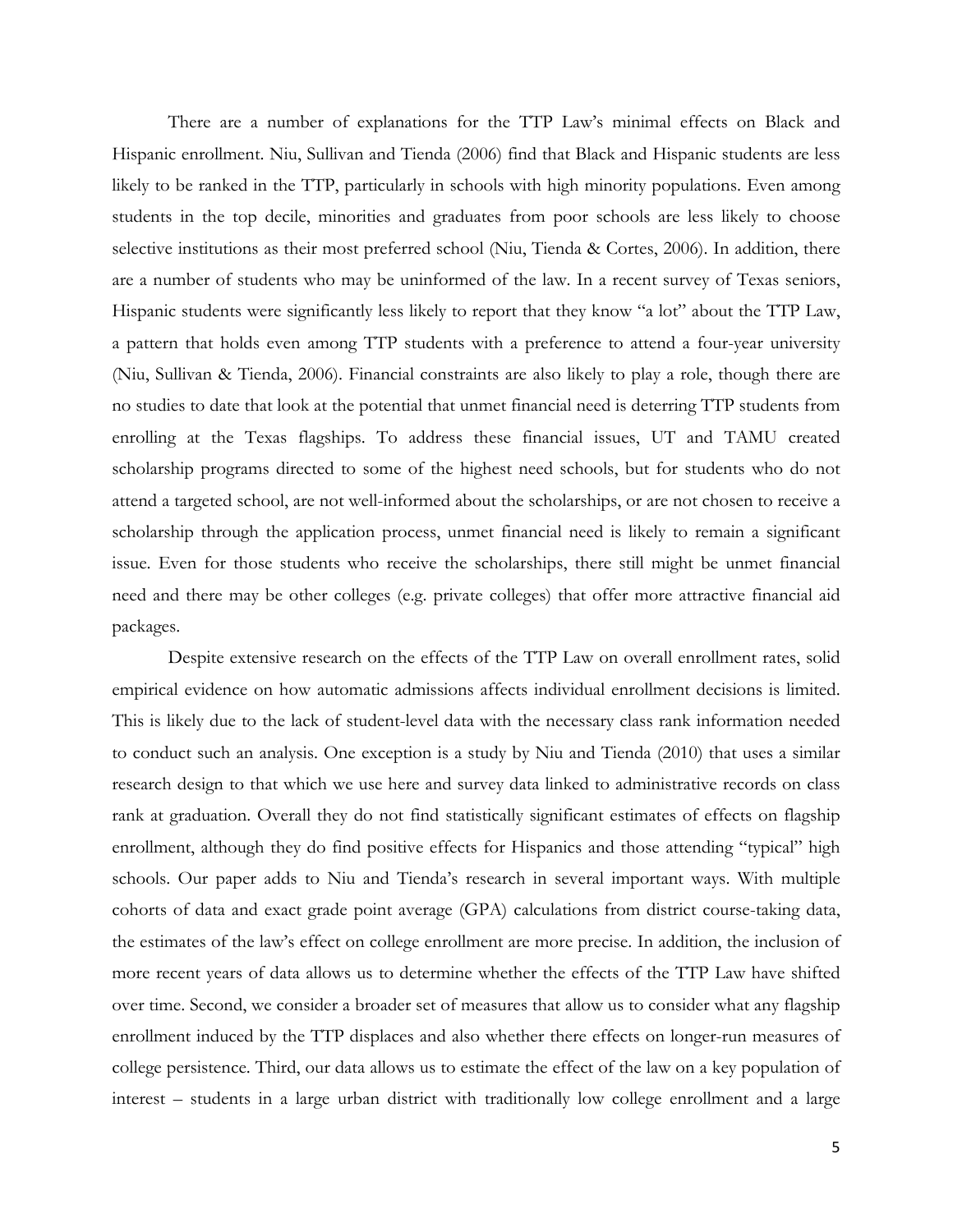number of low-income and minority students. Finally, we use a measure of class rank at the end of 11<sup>th</sup> grade, the time when the class rank most commonly reported on college applications is determined.

#### **3. Institutional Details**

The TTP Law was instituted in 1997 in response to *Hopwood v. Texas*, a case that banned the use affirmative action in college application decisions. Rather than using explicit race-based considerations in application decisions, the TTP Law states that students who are ranked in the TTP of their class must be granted automatic admission to the public Texas college of their choice. The state grants flexibility to districts in how they choose to calculate GPA and class rank. However, to receive automatic admission, students must provide a transcript along with their application that verifies their class rank falls within the TTP. Students must also take either the SAT or the ACT, although for students in the TTP of their high school class, these tests are not used for admissions decisions.

For students who are not in the TTP of their high school class, admissions decisions are based on the usual factors including GPA and class rank, admissions test scores, and non-academic factors such as personal statements and extracurricular activities. Following the *Grutter v. Bollinger* decision in 2003 (which covers most of our study period), the University of Texas reinstated raceconscious affirmative action. Studies (CITES) that have examined the transition between the preand post-*Hopwood* admissions regimes indicate that the Texas flagships did provide racial minorities preferential treatment in admissions decisions prior to the *Hopwood* decision and that this ended after the ban on affirmative action went into place. However, there is relatively little research examining whether racial preferences were fully restored to pre-*Hopwood* levels following the *Grutter* decision.

A key consideration for our study is how class rank is defined for the purposes of determining eligibility for automatic admissions. The way in which class rank is calculated could vary across schools as state law does not specify how this is to be done. Moreover, both absolute class rank and the number of students used to determine percentile class rank are not constant over time. The relevant class rank for determining eligibility for automatic admissions is the one used at the time of application to college, which might vary across students.

To better understand the process by which the relevant class rank for determining automatic admissions was calculated, we contacted counselors at each of the high schools in the district we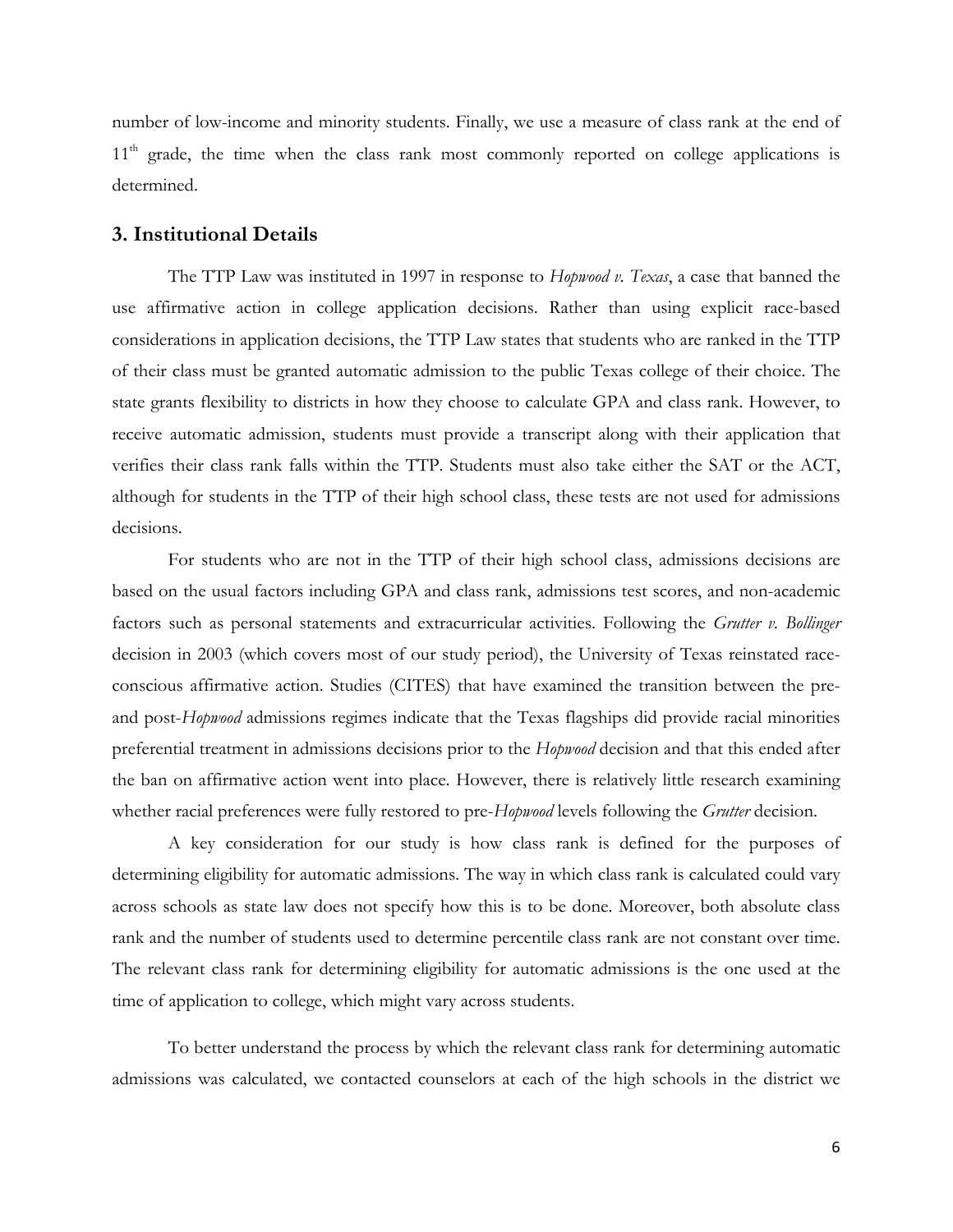examine as well as a representative from the district's central office. Under the student information system used in the district during our study period, class ranks were calculated centrally. Both class rank and the total number of students enrolled were calculated at the end of each semester and given to the Student Records office, which then distributed transcripts to high school campuses.<sup>4</sup>

A related issue is that both absolute class rank and the number of students used to determine percentile class rank are not constant over time. The relevant class rank for determining eligibility for automatic admissions is the one used at the time of application to college, which might vary across students. Although students can choose when to apply to college, the applications to the University of Texas system are due December 1<sup>st</sup>, and applications to TAMU are due in the middle of January. At the same time, first semester high school grades are not released in the district until late January or early February. With senior grades not available in time for application to flagship colleges, most students will be accepted to colleges under the TTP Law according to GPA and class rank measured at the end of  $11<sup>th</sup>$  grade. We confirmed with high school counselors in the district that  $11<sup>th</sup>$  grade class rank was most likely to be reported on applications to four-year universities, especially for the flagships which have relatively early application deadlines.

#### **4. How Eligibility for Automatic Admissions Can Affect Student Outcomes**

In the college enrollment process, three distinct decisions take place: students determine which colleges they will apply to, colleges determine which students they will accept among the pool of applicants, and students must determine which college to enroll at (if any) among the colleges they are accepted to. Automatic admissions policies could potentially affect enrollment and college choice through any of these three processes (Card and Krueger, 2005).

If all students at the TTP cutoff would likely be admitted even without the TTP Law, and if acceptance rates for students just outside of the TTP are also high, then automatic admissions might have little "bite" and have minimal effects on student outcomes. In fact, some research suggests that this may have been the case prior to the adoption of the TTP law (CITES). However, this reasoning ignores fails to account for the increase in applications to the flagship universities since the TTP Law went into effect. Today the percentage of acceptances to UT and TAMU accounted for by TTP students increased from 36 percent to 61 percent, and the recent efforts of UT to cap the percentage

!!!!!!!!!!!!!!!!!!!!!!!!!!!!!!!!!!!!!!!!!!!!!!!!!!!!!!!!!!!!

<sup>4</sup> In contrast, other districts allow individual schools to calculate class rank, potentially using different algorithms to determine absolute class rank and the denominator for calculating percentile rank. In fact, our study district recently decentralized class rank calculations and now the individual high schools do it themselves.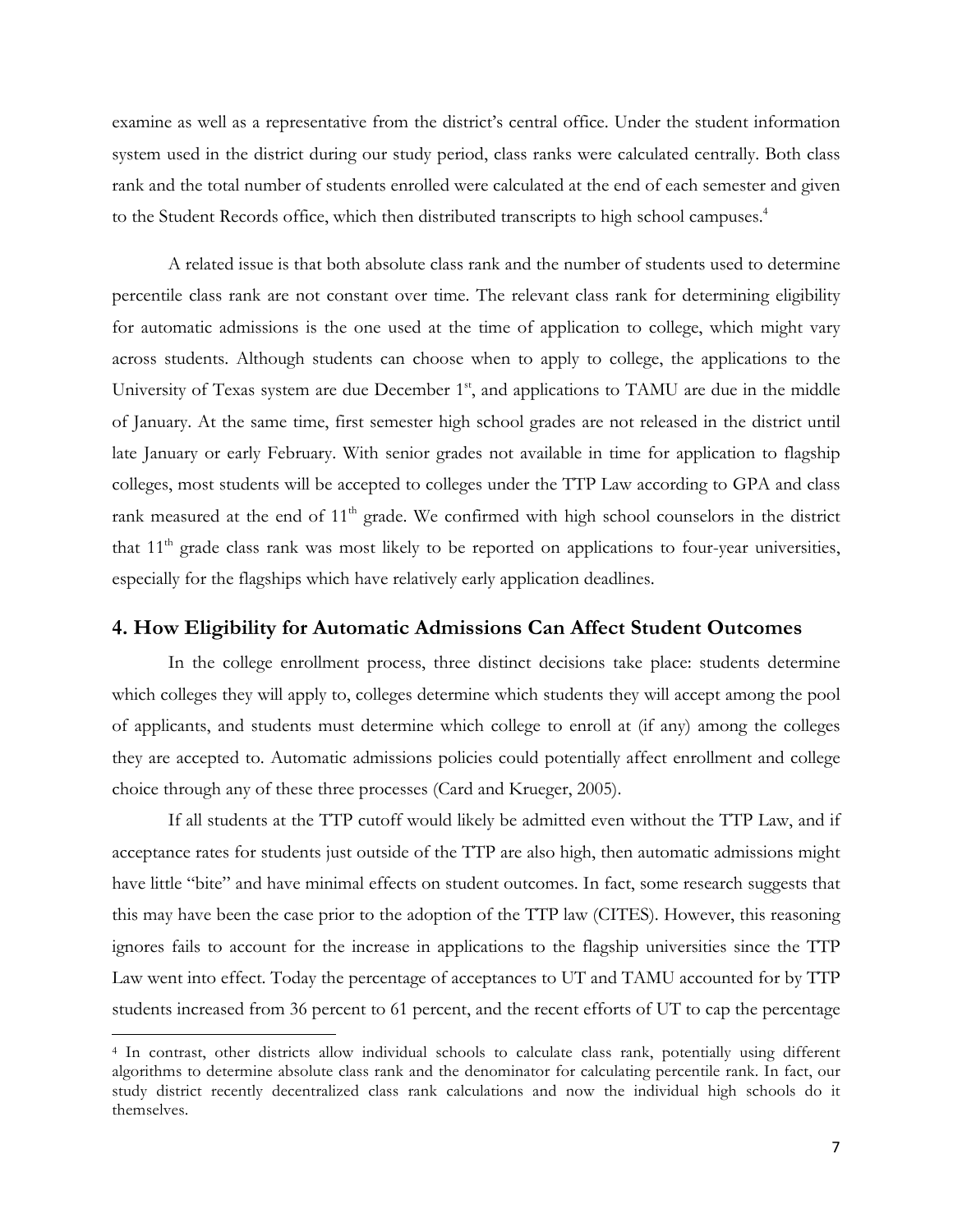of enrollees who are accepted under the TTP Law provides further evidence that Texas flagships would be unlikely to accept all top decile applicants in the absence of the law. Moreover, some research shows that the TTP law expanded the set of high schools that have students that apply to the flagship universities (Long, Saenz and Tienda, 2010). If students from these schools have lower college entrance exam scores (and other credentials) than did the typical pre-TTP Law applicant, the admissions patterns from the period before the adoption of TTP Law might not reflect the importance of automatic admissions to current applicants. This is especially important for our study district, which has much lower college-sending rates than is typical in Texas.

Eligibility for automatic admissions could also increase the likelihood of applying to a particular school. A number of studies find that as race-based affirmative action policies were eliminated, the decrease in probability of acceptance for minority students led to lower application rates to competitive colleges, even among those with relatively high probabilities of acceptance (Arcidiacono, 2001; Long, 2004; Brown and Hirschman, 2006). By increasing the probability of acceptance to 100 percent for students who are ranked in the top of their class, automatic admission policies should increase the number of applications from TTP students. Even if being in the TTP does not actually increase the probability of acceptance conditional on applying, the TTP Law makes the admissions guarantee explicit, and this alone could change application behavior if students would not be aware that they had a very high probability of being accepted without the highly visible TTP Law (Long, Saenz, and Tienda, 2010).

Automatic admission could make it more likely that an admitted student attends a particular university. Because of the admissions guarantee, students might be induced to seek out financial aid opportunities earlier and more intensively than they would without the admissions guarantee. In addition, scholarship programs like the Longhorn and Century Scholarship programs (established by UT and TAMU, respectively) target students who are in the TTP of their high school class and who attend schools with large concentrations of economically disadvantaged students. The offer of automatic admission may also serve to make students feel welcome at a particular university, which could also increase enrollment conditional on acceptance.

In addition to considering the ways in which automatic admission could affect enrollment and college choice, it is also important to think of how these effects could vary across student subgroups. One of the primary purposes of the TTP Law was to ensure diversity at college campuses, particularly in Texas flagships were African American and Hispanic students have historically been under-represented and that accept students from a relatively small number of high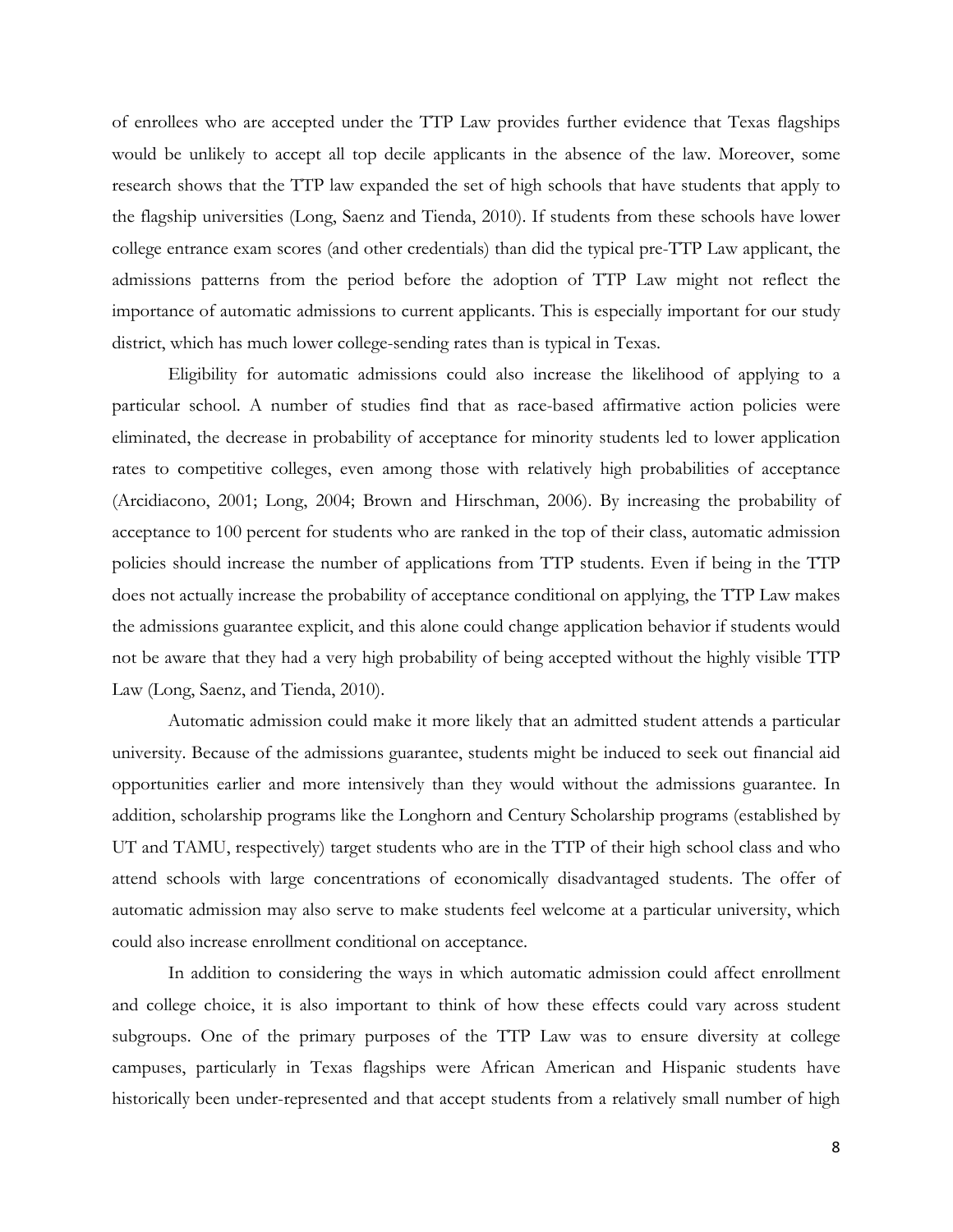schools throughout Texas (Long, Saenz and Tienda, 2010). Ex ante, though, it is not clear whether effects of automatic admissions would be larger or smaller for students from more disadvantaged backgrounds. On one hand, minority students in the district tend to be concentrated in the high schools that have lower college-sending rates and lower academic achievement in general. Since these students may have difficulty being admitted without automatic admissions, effects on outcomes like flagship enrollment might be larger for them. On the other hand, factors such as credit constraints and lack of information could mitigate the effects of automatic admission for minority students and students from schools with lower college-sending rates. These considerations motivate our analysis of the effects by race and also by whether a student attends a high school that traditionally sends few students to college.

#### **5. Data and Descriptive Statistics**

!!!!!!!!!!!!!!!!!!!!!!!!!!!!!!!!!!!!!!!!!!!!!!!!!!!!!!!!!!!!

### **5.1 Data**

This paper uses data from a large urban school district in Texas. We focus on graduates from the 2002 through 2007 graduating cohorts. Data files include administrative data on student demographics and high school membership, semester course files with grades, high school exit exam scores, and graduation information. Full student-level data are available beginning in 1999, allowing us to follow all students in our sample throughout high school. District files are supplemented with college data from the National Student Clearinghouse (NSC), a non-profit organization that is now the nation's leading source for postsecondary degree and enrollment verification. Files are linked using social security numbers and state identifiers.

Our data do not include a class rank measure, and we construct it from the district studentlevel data. As noted above, during our study period the class rank included on a student's transcript is calculated centrally by the district, and we follow the procedure used by the district to determine the absolute and percentile rank. First, we compute cumulative GPA at a given time using grades received in courses taken up to that point. These data come from course enrollment files that include course numbers and titles for each course in which a student is enrolled, the grade earned, and course entry and withdrawal dates (where applicable).<sup>5</sup> Second, students are ranked within a school on the basis of cumulative GPA to determine absolute class rank at a particular time. Finally, the percentile class rank is calculated as the ratio of absolute class rank to the number of students in

<sup>5</sup> In the district, class rank is based on weighted GPA, with regular courses receiving a weight of 4 for an "A" and advanced-courses receiving a weight of 5 for an "A". Grades from "local credit only" courses and courses that students withdrew from are not included in the GPA calculations.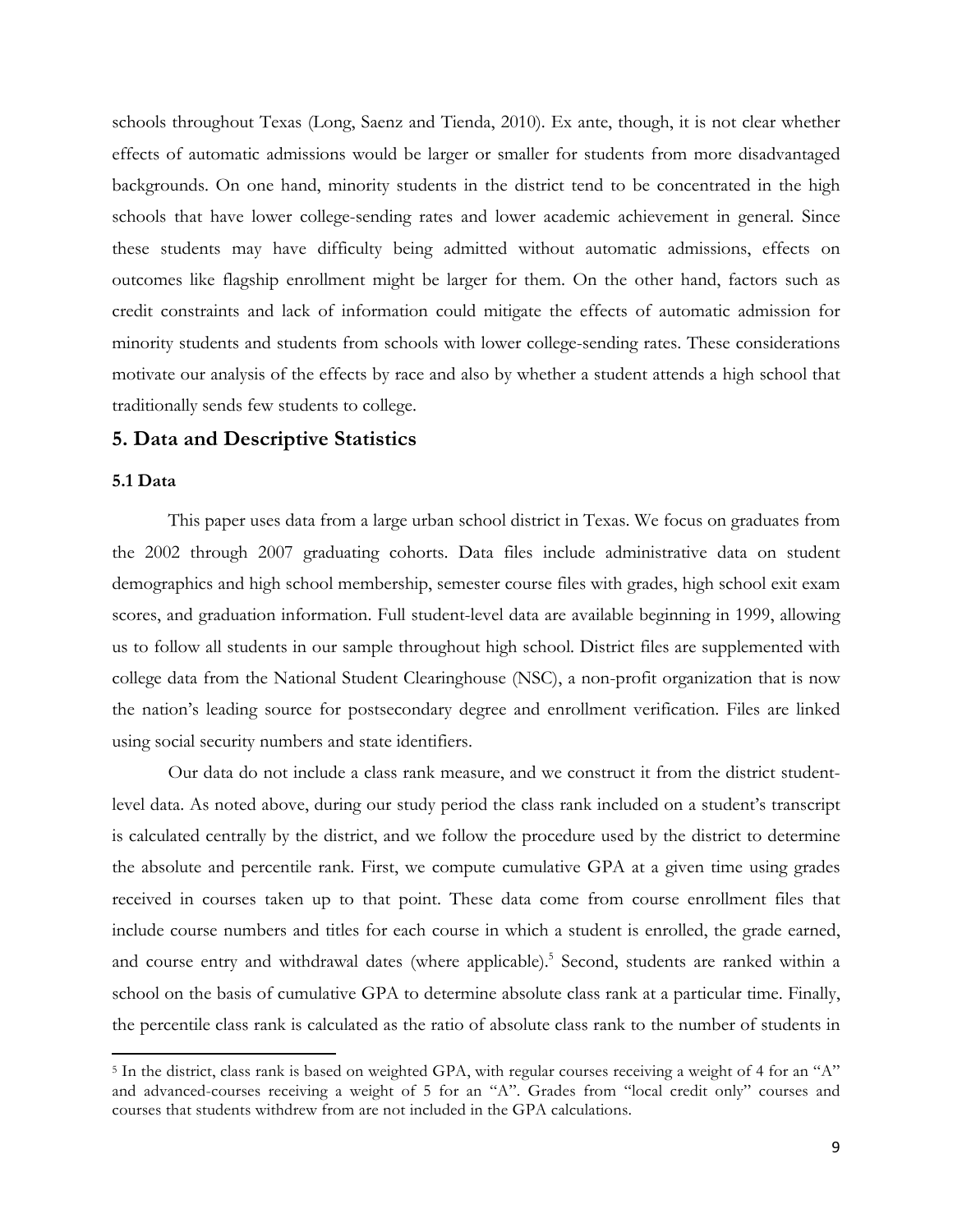a school with a valid cumulative GPA. As described above, the class rank relevant for automatic admissions to UT-Austin and Texas A&M is the rank at the end of 11<sup>th</sup> grade. Therefore, we use this measure in our analysis.

The research design we use depends crucially on having accurate measures of percentile class rank at the end of  $11<sup>th</sup>$  grade. This information is not maintained by the district, but we are in the process of obtaining information on cumulative GPA's listed on final transcripts for a subset of the years of our study period. Although this is not the class rank measure we use in the analysis, it will still be useful to compare our calculated GPA and class rank to the information on actual transcripts to see how closely our computed measure is to the "official" measure.<sup>6</sup>

NSC data includes semester-level observations for each NSC-reporting institution that a student attends, including date of enrollment and completion, level of enrollment (e.g. part-time, full-time). More than 92 percent of higher education institutions in the United States report to the NSC. We construct several outcomes using the NSC data. First, we look at short-run college enrollment and choice measures, focusing on the fall following graduation. The NSC data is supplemented with IPEDs data to identify competitiveness (based on Barron's ranking), selectivity (defined as the percent of applicants admitted), public or private funding structure, and state in which the college is located. Next, we look at persistence measures including year-by-year enrollment up to four years after high school graduation, total semesters enrolled in college four years after graduation, and transferring to a more (or less) selective college.

The final data source used includes SAT and ACT on attempts and scores. Most four-year colleges require students to take the SAT or ACT as part of the application process. In addition, Even though TTP students are not accepted based on college exam scores, they still must submit documentation indicating that fulfilled the requirement. Data for all three exams is available from 2004 through 2011. Since these data are not available for all cohorts in our study, we do not use this

!!!!!!!!!!!!!!!!!!!!!!!!!!!!!!!!!!!!!!!!!!!!!!!!!!!!!!!!!!!!

<sup>&</sup>lt;sup>6</sup> We were able to compare by hand graduation GPA and class rank for one cohort of graduates in one district high school. Our estimated ranks were almost identical to the ranks kept on file at the school. Ranks differed slightly for students who had entered the district sometime after the start of high school, because high school grades prior to entering the district are included in campus GPA calculations, but are not available in district course enrollment files. To the degree that these late-entering students affect our class percentile ranks, our estimates of the effect on enrollment will be underestimated. However, these students represent a relatively small portion of all graduates, particularly those at the top of the GPA distribution. Although this validation was only done for a subset of schools and students in our analysis, we think this lends support to the validity of our class rank measure because class rank is calculated centrally by the district throughout our study period and for all schools.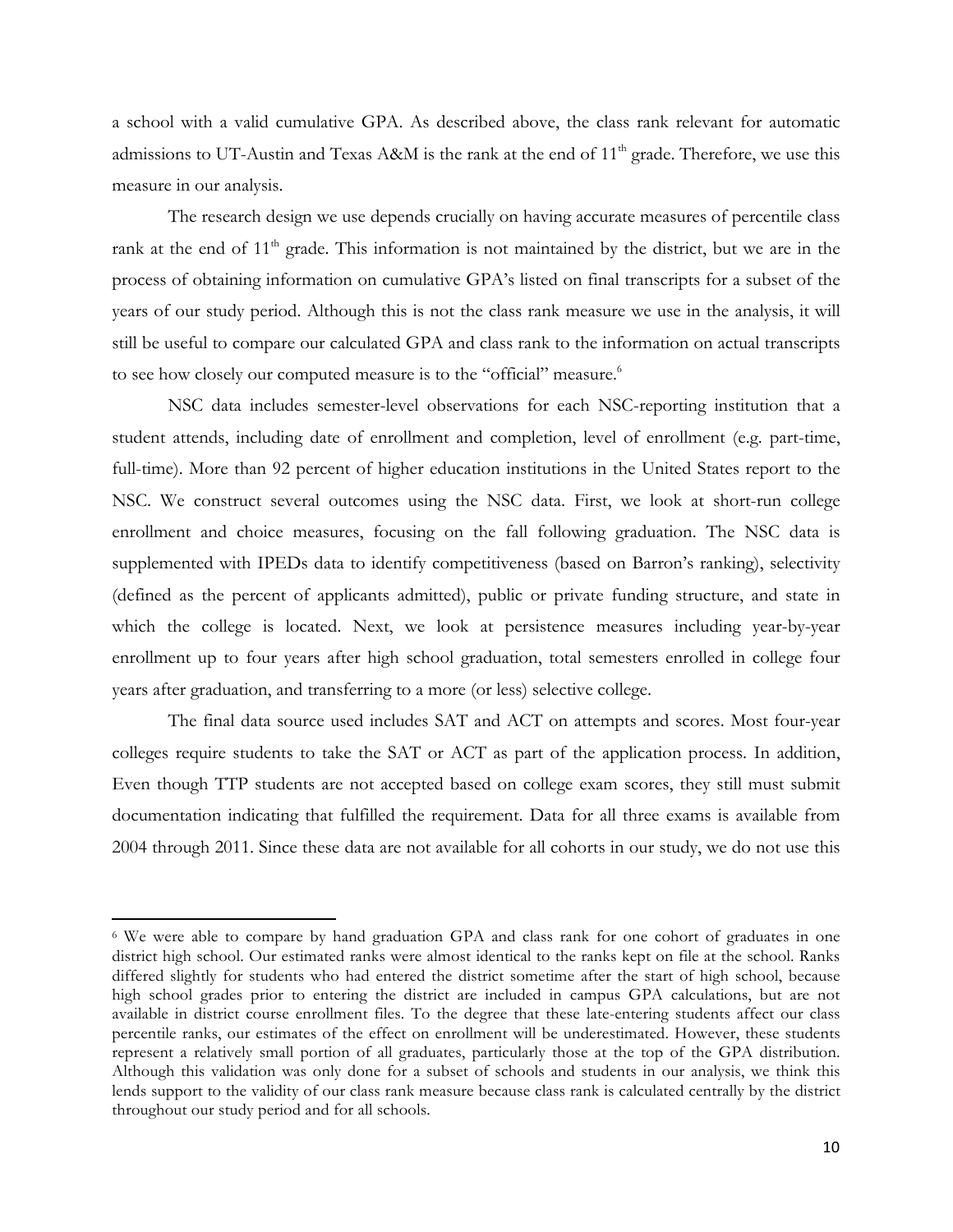as a control variable in the analysis, but we do show college entrance exam taking rates in descriptive statistics.

The sample used in the analysis consists of students who graduated from a district high school between 2002 and 2008. We limit the analysis to graduates because the district only obtained college enrollment data from NSC for high school graduates. One concern with doing so is that it might impart selection bias if  $TTP$  status at the end of  $11<sup>th</sup>$  grade affects the probability of graduation. However as we discuss below, there is no evidence for this type of effect. We also exclude students who did not have valid GPA's at the end of  $11<sup>th</sup>$  grade (for instance, students who transfer into the district in  $12<sup>th</sup>$  grade) since our empirical strategy relies on using  $11<sup>th</sup>$  grade percentile class rank as the running variable in the regression discontinuity estimation. Our final sample includes 17,057 students across the 7 cohorts.

#### **5.2 Descriptive Statistics**

Table 1 provides descriptive statistics for our analysis sample by TTP status. We also show results stratified by whether a student attended a school with a higher or lower college-sending rate among its graduates. The results indicate that TTP students are more likely to be white and female, and are less likely to be economically disadvantaged. As expected, TTP students are higher performing across all measures of academic achievement. Students in the TTP are more likely to graduate with a recommended or distinguished diploma, take a college entrance exam, and have much higher exit exam scores. These patterns are found in both types of high schools, although higher college-sending schools serve students from higher socioeconomic backgrounds and have much better academic achievement.

TTP students have substantially higher college-going rates than students outside the TTP. Overall, almost 60 percent of students in the TTP attend college in the fall following graduation compared to only 26 percent among students in the bottom 90 percent. These differences are especially stark for flagship university enrollment, with 21 percent of TTP students attending a flagship (or about one-in-three students who enroll in college) compared to only 1 percent from among the bottom 90 percent. However, sizable differences also exist for enrollment at private and out-of-state institutions, which suggests that the causal effect of being in the TTP on flagship enrollment is at most only a portion of the raw difference in flagship enrollment for TTP and non-TTP students.

Two other patterns bear mentioning. First, only 10 percent of TTP students in the lowersending high schools enroll in a flagship, compared to almost 30 percent in the higher-sending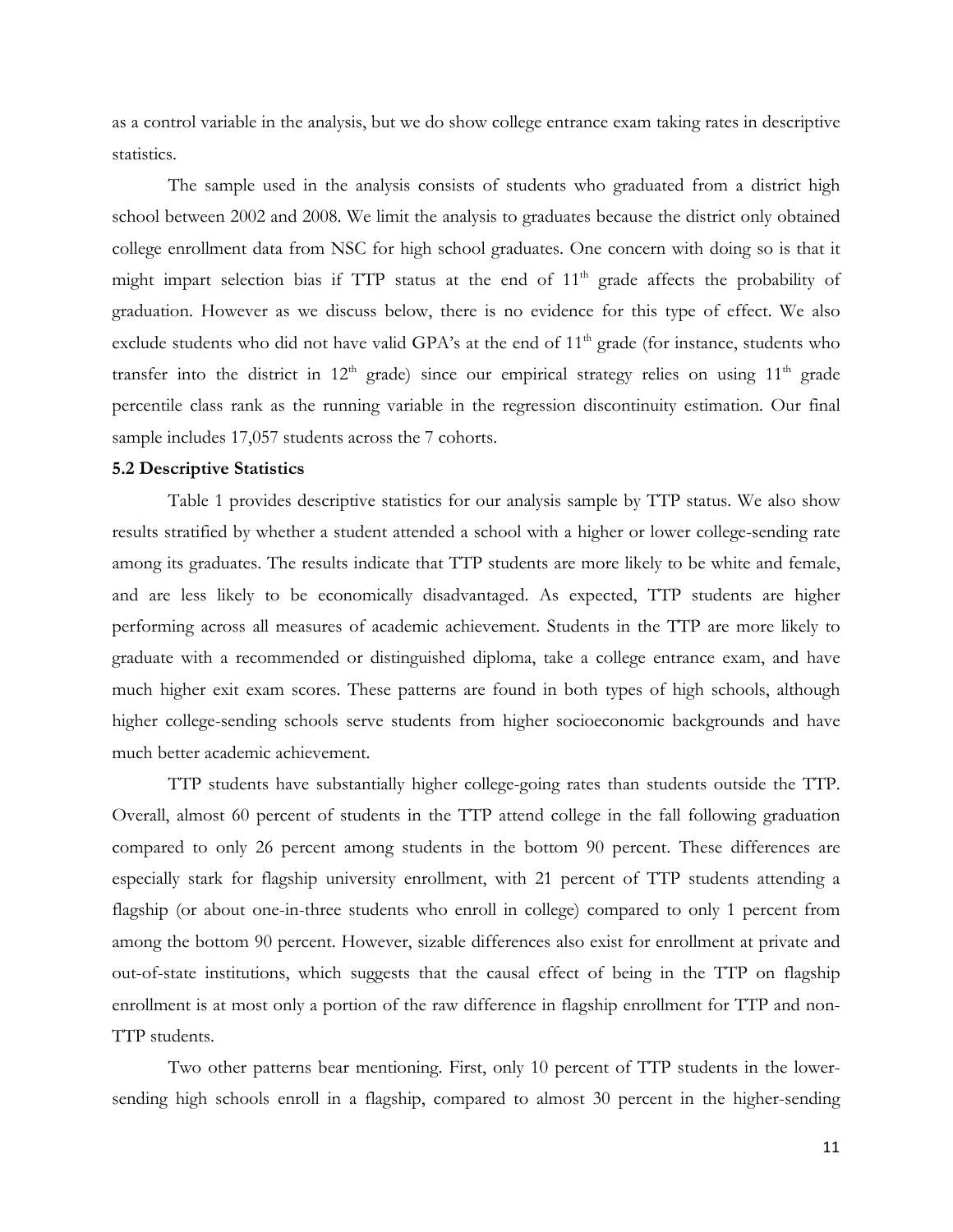schools. This difference motivates our examination of heterogeneity in the effects of being in the TTP between these types of high schools. Second, college-sending rates overall in the district are low. Statewide during our study period, the percent of high school graduates enrolled in college in the fall following graduation ranged from 52 to 56 percent (THECB, 2010), but only 30 percent of graduates in this district enroll in college. Even in the high schools that send large numbers of students to college relative to the district overall, only 37 percent of graduates enroll in college.

#### **6. Methods**

#### **6.1 Research Design**

The goal of this paper is to estimate the effect of being eligible for automatic admission to the Texas public universities via membership in the top decile of one's high school class. The empirical challenge we face stems from the differences between TTP students and those with lower class rank, some of which are documented in Table 1. To credibly estimate the effect of being in the TTP, we use an approach that mimics randomly assigning placement into the TTP. Specifically, we employ a regression discontinuity research design that relies on comparisons between students whose class rank is just above or below the  $90<sup>th</sup>$  percentile. As demonstrated by Lee (2008), as long as students cannot exert complete control over their *exact* class rank (i.e., there is some randomness in class rank at the point when students apply to college), whether a student falls just above or below the TTP class rank threshold is "as good as" random, and students on either side of the threshold should be similar in all respects other than one being in the top decile and the other not.

To formalize these ideas considering the following model for some outcome,  $Y_i$  (e.g., enrollment in a Texas flagship university):

(1) 
$$
Y_i = \theta T T P_i + f(CR_i) + X_i \beta + e_i
$$

Where  $CR<sub>i</sub>$  is the ranking of student i her high school class (measured as the fraction of students ranked above student i),  $TTP_i$  is an indicator variable equal to 1 if a student is in the TTP of her class (i.e.,  $T_i = 1(CR_i < 10)$ ),  $X_i$  is a vector of observable covariates, and  $e_i$  is a random disturbance term. The function  $f(\cdot)$  is a flexible function of class rank that captures the relationship between the outcome and class rank away from the ten percent cutoff.

The key assumption underlying our approach is that falling just above or below the ten percent cutoff is not systematically related to other factors that affect the outcomes of interest (i.e., e<sub>i</sub>). The primary threat to the research design is that students manipulate their class rank in order to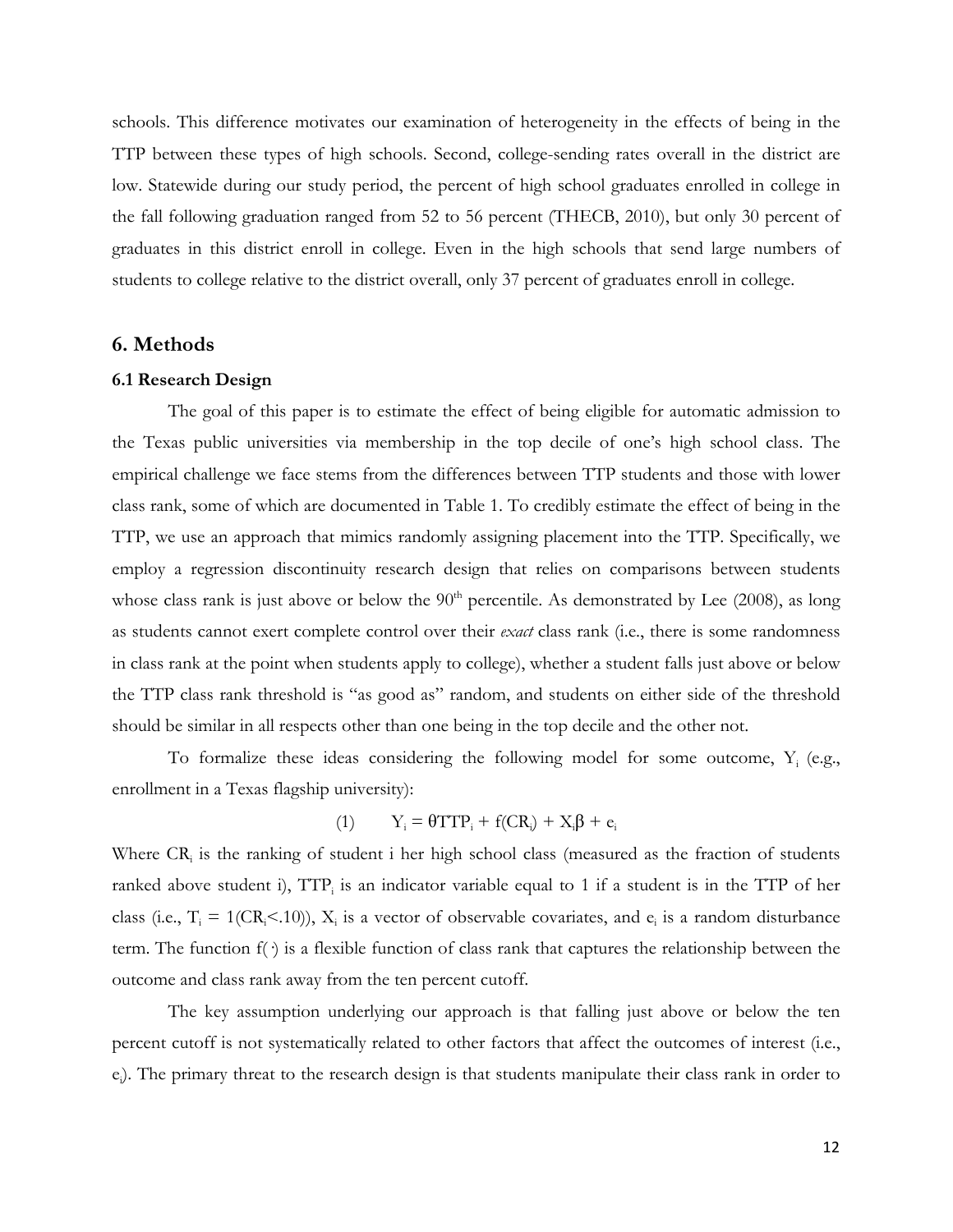just get above the ten percent cutoff.<sup>7</sup> While students may alter the mix of courses they take and petition for better grades in order to increase their chances of being in the top decile of their class, course performance is at least somewhat uncertain and students are unlikely to have perfect information about exactly what their classmate's GPA will be. This makes it unlikely that students can manipulate their *exact* class rank with the precision necessary to undermine our empirical strategy.

In addition to being credible on a priori grounds, the assumptions underlying the research design can be tested by examining baseline covariates and examining whether they "trend smoothly" through the ten percent cutoff (Lee, 2008; Imbens and Lemieux, 2008) and whether the distribution of class rank is discontinuous at the ten percent cutoff. Below we show evidence consistent with the identification assumptions we make. We also report results from specifications that include controls for baseline covariates, which should improve the precision of the estimates and have little effect on the point estimates if the controls are "balanced" on either side of the cutoff.

#### **6.2 Estimation**

!!!!!!!!!!!!!!!!!!!!!!!!!!!!!!!!!!!!!!!!!!!!!!!!!!!!!!!!!!!!

Obtaining consistent estimates of the discontinuity in a given outcome depends crucially on modeling f(.) in Equation 1 appropriately. We follow the suggestion of Imbens and Lemieux (2008) and Imbens and Kalyanaraman (2009) and use local linear regression in a bandwidth around the TTP cutoff, where the slopes are allowed to differ for students below and above the  $90<sup>th</sup>$  percentile cutoff.8 To assess the sensitivity of bandwidth choice, we report estimates from three different specifications. The first two are OLS local linear regression models with a bandwidth of either 10 or 5 percentile ranking points. The third is the estimator proposed by Imbens and Kalyanaraman (2009; henceforth IK) that uses weighted local linear regression and a data-driven bandwidth choice.

To further assess which specification is most trustworthy for a given outcome, we also present graphical evidence showing the regression fit and local means. The degree to which the regression fit "tracks" the local means near the cut point is informative about whether the estimated

<sup>7</sup> The other main way the research design could be undermined is if school officials manipulate the calculation of class rank to increase the number of its students eligible for automatic admissions via the TTP plan. However, as described above, during our study period class rank was calculated at the district central office using an automated procedure, so we do not think this type of gaming was empirically important during the time covered by our analysis.

<sup>&</sup>lt;sup>8</sup> Because the range of percentile class rank values above the 90<sup>th</sup> percentile cutoff is relatively small, we do not report estimates from "global polynomial" models that use the complete range of class rank and control for a polynomial in class rank.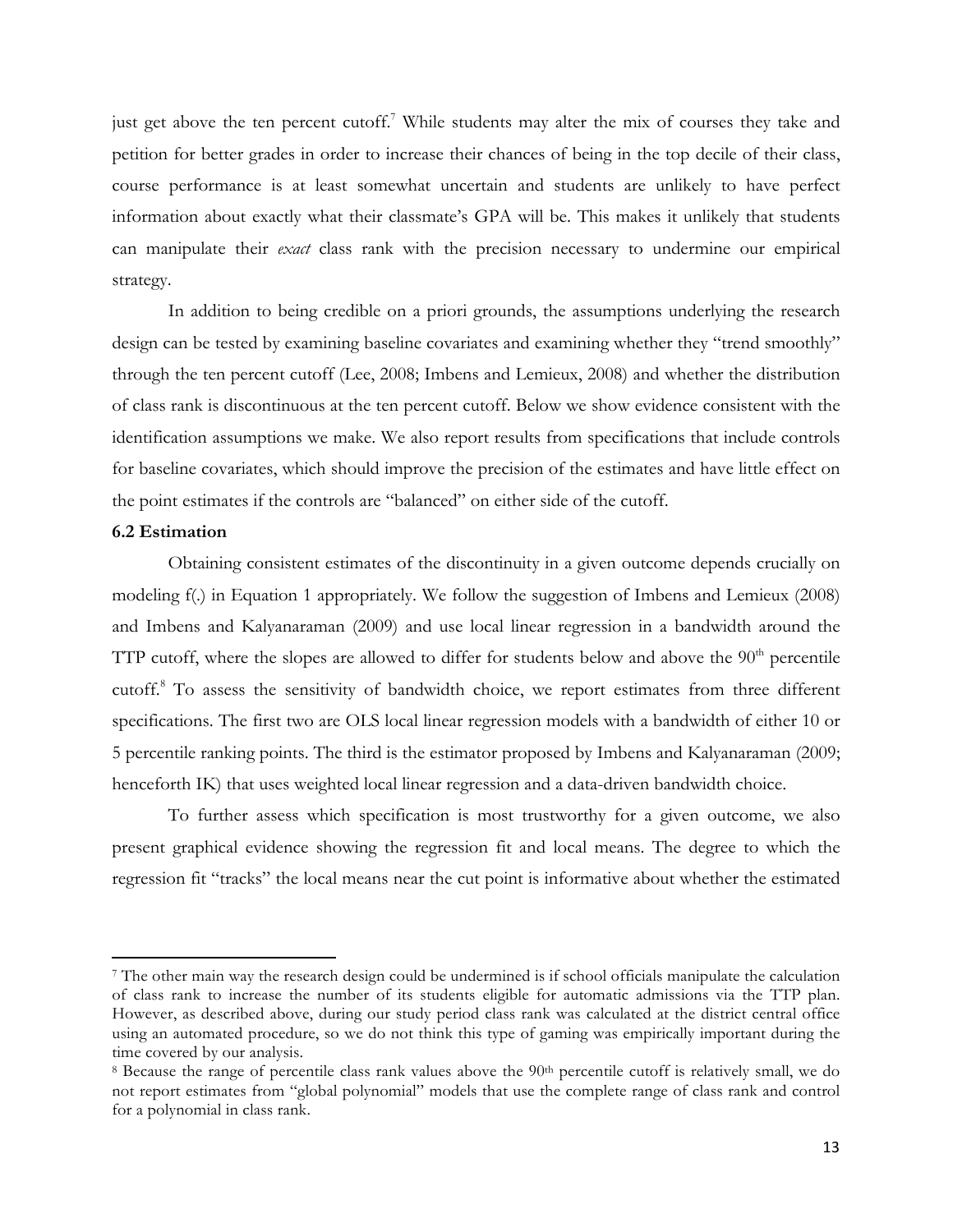discontinuity is being driven by misspecification of f(.). If the regression fit tracks the underlying data well, then it provides reassurance that the estimated discontinuities are reliable.

#### 5.3 Interpretation

Our approach is designed to produce internally valid estimates of the effect of being in the top decile. As noted above, any effects could be operating by changing the likelihood of applying to a particular university, the probability of acceptance conditional on application, or the probability of enrollment conditional on acceptance. We are not able to distinguish from among these mechanisms since we only observe enrollment outcomes and not application nor admissions decisions. Thus, our estimates should be thought as the reduced-form effect of barely being in the TTP at a time when state law guaranteed automatic admission for students in the top decile of their high school class.

While eligibility for automatic admission to the Texas public universities is the most noteworthy consequence of being in the TTP, as described above, the policy in place in Texas during this time included outreach efforts that targeted students in the TTP, especially at schools that serve large number of disadvantaged students and where students are eligible to apply for Longhorn or Century scholarships. This outreach may have had independent effects on college enrollment by, for instance, increasing information about college. As a result, our results should be interpreted as estimates of the combined effect of automatic admission and the accompanying outreach efforts that are part of the Texas TTP Law.<sup>9</sup>

In addition, as with any regression discontinuity design, our estimates are "local" to the cutoff; specifically, they capture a weighted average of individual-level effects where the weights are a function of the probability of being at the ten percent cutoff (Lee, 2008). In this case, the effect near the cutoff has considerable policy relevance. This is because the controversy surrounding the TTP Law largely stems from the perception that the law lets "under-qualified" students gain admission to the most selective universities, and our estimates shed light on the students for whom this claim is most relevant. Moreover, our results are informative about the likely consequences of a change in the automatic admissions cutoff, such as that which went into effect at UT Austin in the fall of 2011.

## **7. Results**

!!!!!!!!!!!!!!!!!!!!!!!!!!!!!!!!!!!!!!!!!!!!!!!!!!!!!!!!!!!!

<sup>9</sup> There may be other benefits to being in the TTP not related to the Texas TTP plan. For instance, some scholarships may be offered to students if they are in the TTP of their class. During our study period Texas had no such statewide policy and we do not know of any other examples at the main schools attended by students in our sample. Nonetheless, if there are such effects, then our estimates capture the "reduced form" effect of the TTP policy provisions and any other benefits of being in the TTP.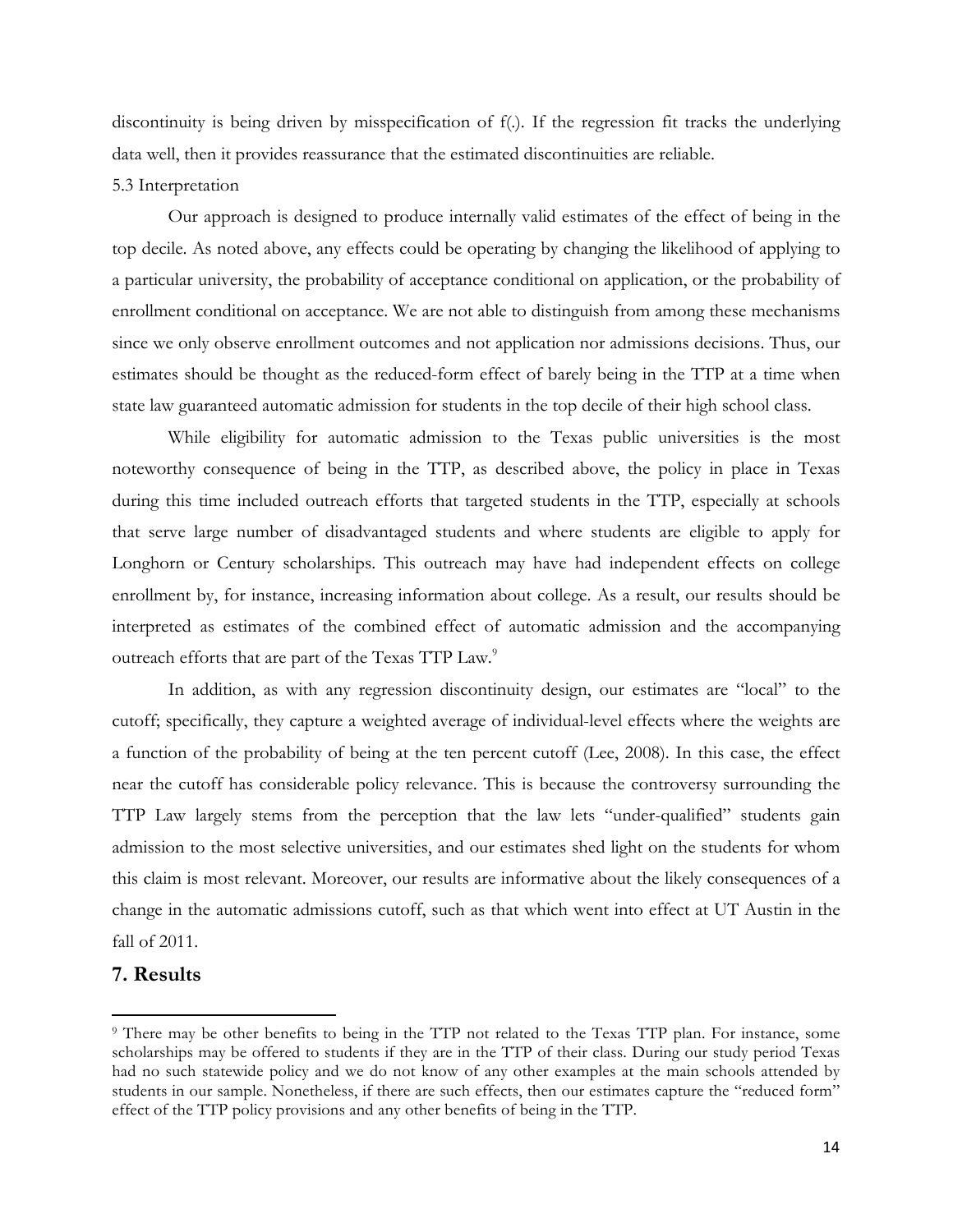#### **7.1 Tests of the Identification Assumptions**

As described in the preceding section, the assumptions underlying our research design can be tested by examining whether baseline covariates exhibit discontinuous changes at the ten percent cutoff. Table 2 demonstrates that discontinuity estimates for the baseline covariates are generally small in magnitude and only one estimate is statistically significant (reading, in the bandwidth of 10 specification), and there are no covariates for which we found statistically significant discontinuities across all specifications.10 As a summary measure of all of the covariates, we predicted the probability of 4-year college enrollment as a function of baseline covariates, which places most weight on covariates which are relevant predictors of the college enrollment outcomes of interest. The estimated discontinuities in this variable are small and statistically insignificant. A fact confirmed by the visual evidence in Figure 1.

A second test of the identification assumption is to examine whether the distribution of class rank is continuous at the cut point (McCrary, 2008). Among all students for whom we observe an end of 11<sup>th</sup> grade class rank, the distribution of class rank is uniformly distributed by construction (at least within a school). However, the distribution of class rank is not uniform in the sample we use for the analysis because we exclude students who do not graduate. If graduation is affected end of 11<sup>th</sup> grade TTP status, our research design would be threatened. Such an effect would manifest itself in a discontinuity in the distribution of class rank at the TTP cutoff. In contrast, Figure 2 reveals no indication of any discontinuity in the distribution of class rank at the TTP cutoff.

#### **7.2 Effects on College Enrollment and Choice**

!!!!!!!!!!!!!!!!!!!!!!!!!!!!!!!!!!!!!!!!!!!!!!!!!!!!!!!!!!!!

Table 3 presents the estimates of the effect of being in the TTP on college enrollment and college choice outcomes. As mentioned previously, all of these outcomes refer to enrollment in the fall following graduation from high school. The results indicate that membership in the TTP does increase flagship enrollment. The estimates range from about 6 percentage points in the model with a bandwidth of 10 to 16.5 percentage points in the IK specification, which uses a very narrow bandwidth. This variability indicates the magnitude of the effect is somewhat sensitive to the model specification. This is consistent with Figure 3, which shows the regression fit and local averages (in bins 1 percentile point wide). There is strong visual evidence of a discontinuity in the flagship

<sup>10</sup> Further support for the view that the estimate for the reading exit exam score is not indicative of manipulation of the class rank variable can be found by looking at math scores. If students were systematically sorting around the cutoff, then we would expect to see estimated discontinuities having the same sign in both exit exam subjects. Instead, the estimates for math and reading have opposite signs in two out of three specifications.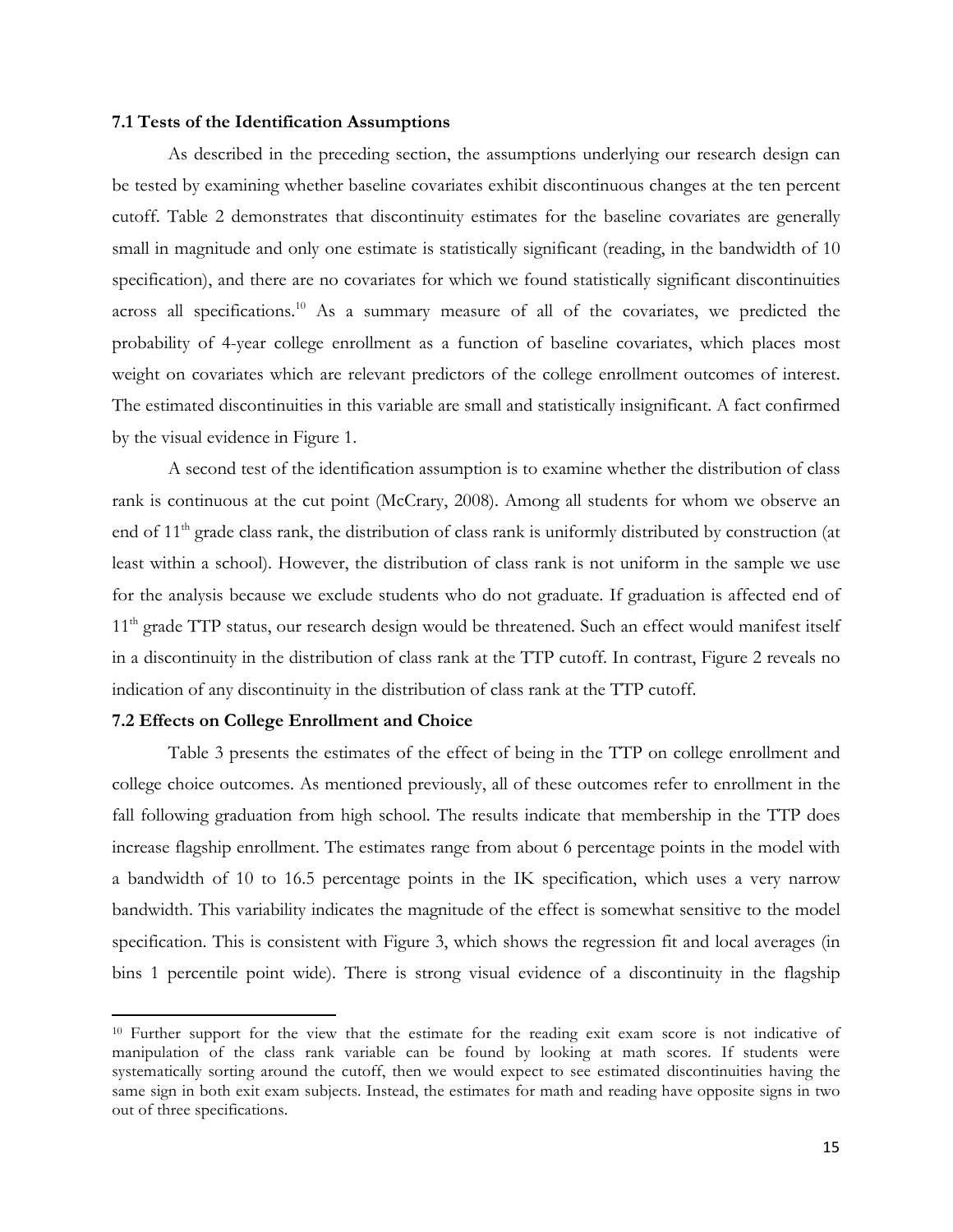enrollment rate, but the magnitude does depend on the bandwidth. We then examine which of the two flagships drives this effect. The results in Table 3 and Figure 3 indicate that most of the effect on flagship enrollment from being in the TTP is due to an increase in the probability of attending UT-Austin, as the estimates for Texas A&M are smaller in magnitude and not statistically significant.

Three other points about the flagship enrollment results are worth noting. First, the estimates are not sensitive to the inclusion of baseline covariates, which provides reassurance that there is no manipulation in the class rank measure that is driving the results. Second, the fact that we find a discontinuity in flagship enrollment suggests that measurement error in our class rank measure might be minimal. This is because even small amounts of error in either the GPA calculation or the count of students included in the denominator could wipe out any discontinuity that exists at the actual TTP cutoff when using the noisy class rank measure (Pei, 2011).<sup>11</sup> Third, the effects are large in magnitude. Only about 9 percent of students who barely miss being in the TTP enroll in a flagship, so even the smallest point estimates imply being in the TTP increases the likelihood of flagship enrollment by 66 percent.

One possibility is that the increase in flagship attendance reflects an increase in the probability of enrolling in 4-year college. However, the estimates in Table 3 offer little indication that this is the case. Across all specifications, the largest point estimate is 3 percentage points, in the specification with the most precise estimates (bandwidth of 10 controlling for baseline covariates), we can rule out effects larger than about 3 percentage points. These estimates are consistent with the lack of a discontinuity in the probability of 4-year college enrollment at the TTP cutoff as seen in the lower-right panel of Figure 3.

If TTP status increases the probability of flagship enrollment but does not affect the likelihood of enrolling in college, an important question is what types of institutions are displaced by the flagship enrollment induced by being in the TTP? One possibility is that students who would go to a flagship if they barely make it into the TTP would go to a lower-ranked public university if they barely missed it. We find little evidence of this type of displacement, as we see no discontinuity in the probability of attending a public non-flagship at the TTP cutoff. The estimates in Table 3 from the models with a bandwidth of 10 and 5 are very close to zero. The estimates from the IK estimator are negative and larger in magnitude, but imprecisely estimated due to the very narrow

!!!!!!!!!!!!!!!!!!!!!!!!!!!!!!!!!!!!!!!!!!!!!!!!!!!!!!!!!!!!

<sup>11</sup> Two recent papers (Pei, 2011; Hullegie and Klein, 2010) propose methods to account for measurement error in the running variable in RD designs. Unfortunately we cannot use these in our application because they require actual treatment status (in our case, TTP status) to be observed. The measure of TTP status used in the analysis is based on the observed (potentially noisy) class rank measure.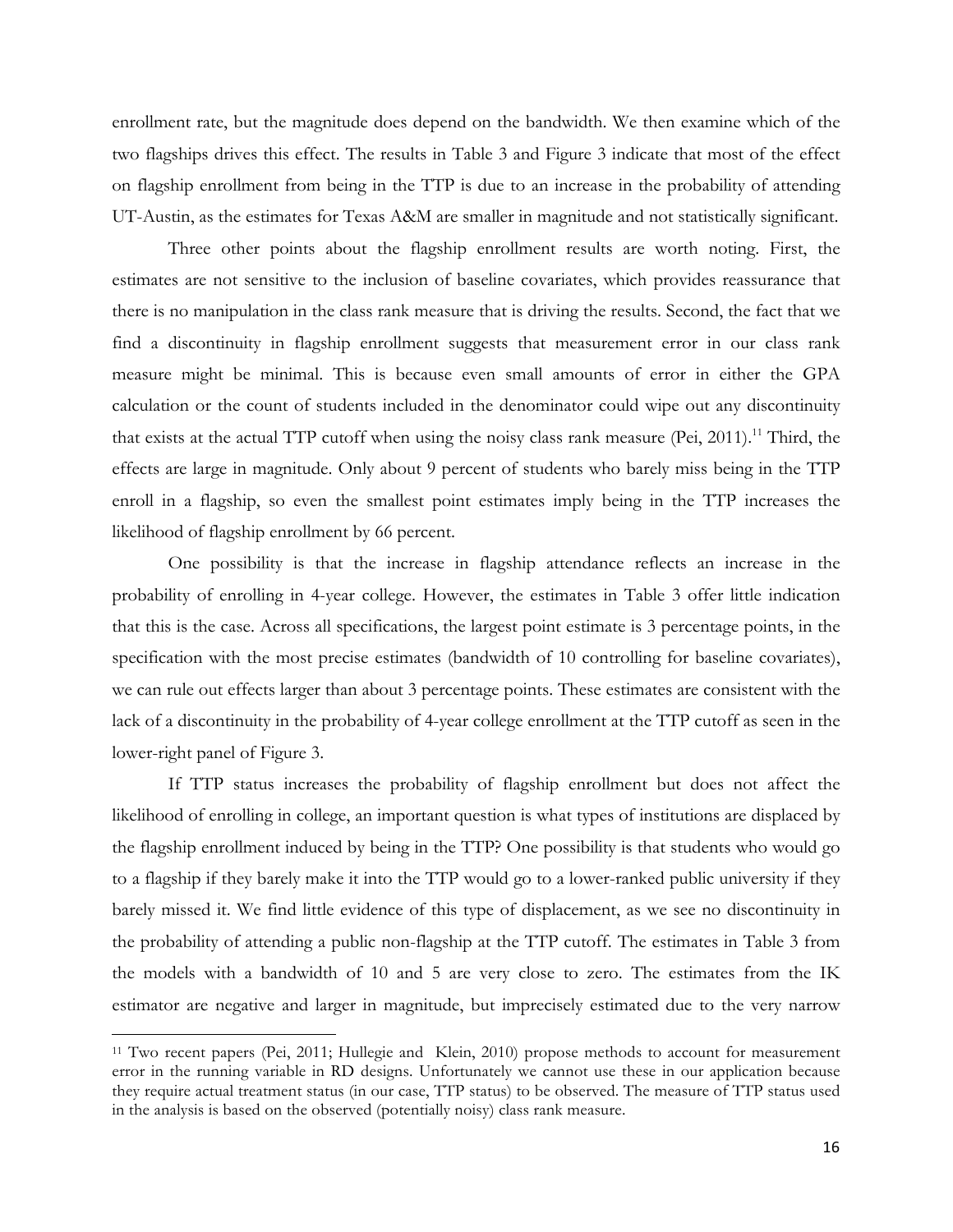bandwidth (1.95 percentile ranking points). We also do not find evidence that TTP affects enrollment in any college, suggesting that it does not increase community college enrollment either, but this to be expected since these schools admit anyone with a high school degree.

We do find some evidence that being in the TTP displaces enrollment at private or out-ofstate. The upper-right panel of Figure 4 shows that enrollment in these institutions trends downward with class rank, but that it appears to jump up at the TTP cutoff. The estimates in Table 3 are all negative, although they are sensitive to the specification and choice of bandwidth, and are not always statistically significant. When examining enrollment in private and out-of-state enrollment separately, the estimates in Table 3 suggest that any displacement seems to be operating through a reduction in private college enrollment since the estimates for out-of-state enrollment are small and not statistically significant.

Finally, we examined whether TTP status affects measures of college "quality". This is important, because the controversy surrounding the TTP Law centers on whether less-qualified TTP students crowd out more-qualified students from other high schools who just missed being in the TTP. If these rejected students wind up going to lower-quality colleges, then it would support the view that the TTP Law harms them. We considered two proxies for college quality. The first is the probability of enrolling in a college ranked by Barron's as either a "highly" or "most" competitive institution.<sup>12</sup> As seen in the lower-left panel of Figure 4, there is not clear visual evidence of a sharp change at the TTP cutoff for this outcome. The point estimates in Table 3 are not statistically significant, but the magnitudes are sensitive to the choice of bandwidth. With a wider bandwidth, the estimates are very close to zero (and fairly precise), but with narrower bandwidths the estimates are larger in magnitude. Next, we use a continuous measure of selectivity defined as the fraction of applicants to a college who were admitted (so that a lower value of the measure indicates a more selective institution).<sup>13</sup> The lower-right panel of Figure 4 shows that selectivity is strongly related to class rank, but that there is no discontinuous change in average college selectivity at the TTP cutoff. The point estimates in Table 3 are small in magnitude and statistically insignificant.

#### **7.3 Effects on College Persistence**

!!!!!!!!!!!!!!!!!!!!!!!!!!!!!!!!!!!!!!!!!!!!!!!!!!!!!!!!!!!!

We now turn to outcomes that characterize student persistence in college. Figure 5 shows flagship enrollment by class rank in years 2-4 following high school graduation as well as total

<sup>12</sup> UT-Austin and Texas A&M are ranked as "highly competitive" along with 7 other colleges in Texas (of these only UT-Dallas is a public university). Rice University is the only university in Texas ranked as "most competitive".

<sup>13</sup> Students who did not enroll in college are assigned a value of 1for selectivity.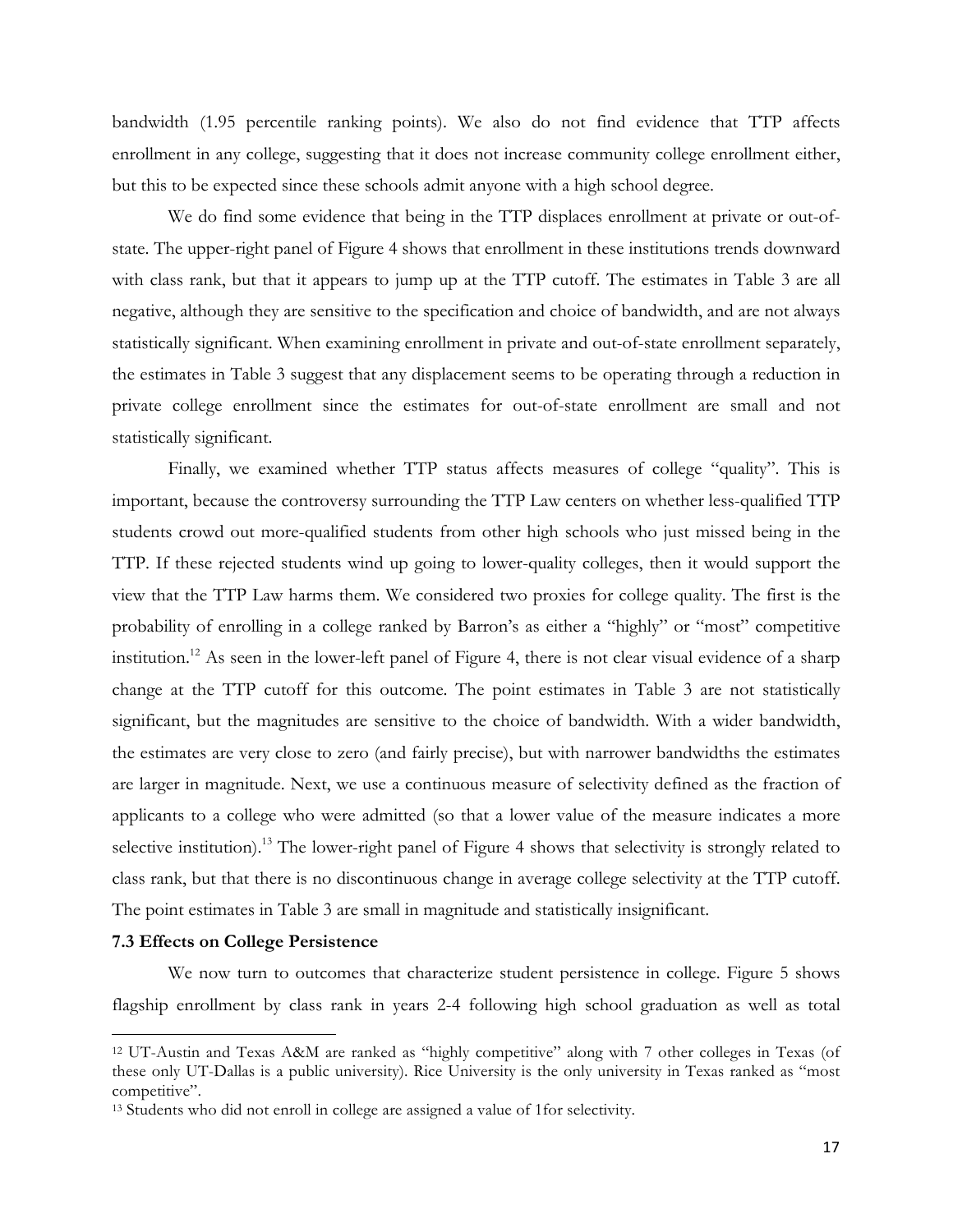semesters spent in a flagship 4 years after graduation. For enrollment in years 2-4, it appears flagship enrollment may be higher just to the left of the TTP cutoff, although the magnitude of any discontinuity is smaller than it is for year 1 enrollment (Figure 3). This is confirmed in Table 4, where the point estimates are about half as large as they are for year 1 flagship enrollment, and only statistically significant (for year 2 and 3) in the IK specification. The average of total semesters spent in a flagship does appear to change discontinuously at the TTP cutoff. The estimates in Table 3 are positive and statistically significant with the bandwidth of 10 and in the IK specification. The magnitude of the estimates is about 4 to 5 times larger than the effect on year 1 flagship enrollment in Table 3. In contrast if the year 1 enrollment effect were persistent throughout the following four years, the effect on total semesters at a flagship would be about 8 times as large as the year 1 enrollment effect. This is consistent with the positive but smaller flagship enrollment effects in years 2-4.

Figure 6 shows results for enrollment in private or out-of-state schools. For year-by-year enrollment and especially for total semesters, there is some indication of a jump up at the TTP cutoff (indicating that students in the TTP are less likely to be enrolled or have fewer semesters in private or out-of-state colleges. The point estimates in Table 4 for a bandwidth of 10 are negative and statistically significant for all four outcomes, and the estimates for the IK specification are similar in magnitude but because the bandwidth is so small, are imprecisely estimated. However, the estimates from the model with a bandwidth of 5 are smaller in magnitude and not statistically significant, although they are still negative. Overall, these results suggest that being in the TTP may lead to persistent displacement of private or out-of-state enrollment, although the estimates are somewhat sensitive to the regression specification. Figure 7 shows similar graphs for enrollment in any 4-year college. The visual evidence does not suggest that there is any effect of being in the TTP on either year-by-year enrollment nor on total semesters enrolled in college. The point estimates in Table 4 again exhibit sensitivity to the specification, but are never statistically significant and are not consistently positive or negative.

Given that we find that the effect on flagship enrollment declines over time, an important question is whether this is being driven by students admitted under the TTP dropping out at a higher rate than other students. For instance, it may be that students admitted because of TTP are not able to do well in the rigorous academic environment of the flagship universities.<sup>14</sup> To

!!!!!!!!!!!!!!!!!!!!!!!!!!!!!!!!!!!!!!!!!!!!!!!!!!!!!!!!!!!!

<sup>14</sup> Such an effect could be consistent with the claim made by some that under-qualified students admitted via preferential treatment (in this case automatic admission by virtue of the TTP Law) might be "mismatched" to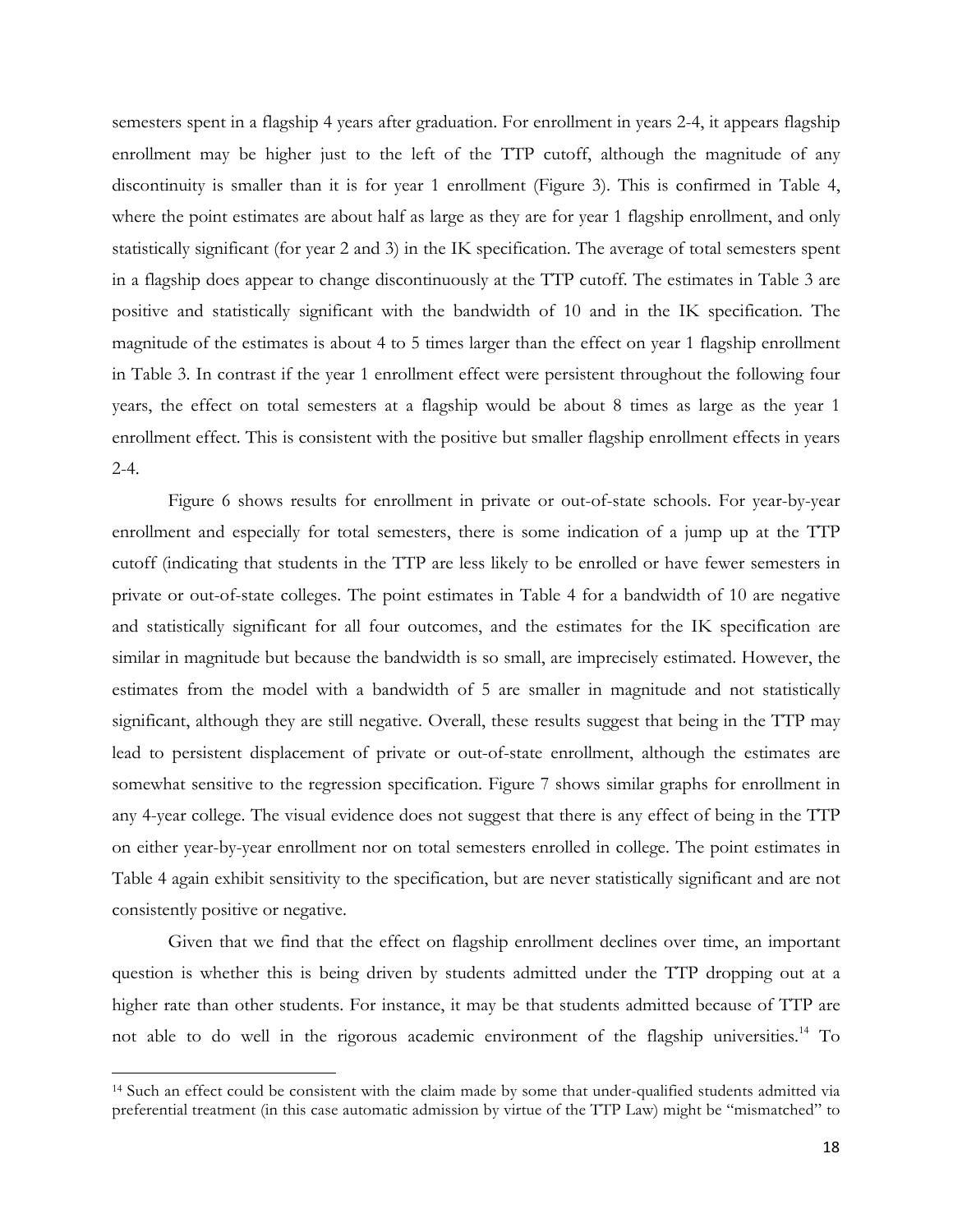investigate this possibility, we examined whether being in the TTP affected the likelihood of transferring to a more (or less) selective institution (measured by the Barron's competitive admissions ratings) and the probability of dropping out of college.<sup>15</sup> The evidence in Figure 8 provides no indication of any effects on these outcomes, which is consistent with the point estimates in Table 3.

#### **7.4 Subgroup Analyses**

Table 5a shows estimates by race, and indicate that for both whites and nonwhites, TTP status increases flagship enrollment. In fact, the estimates for whites are larger than they are for nonwhites, although we cannot reject the hypothesis of equal effects. This finding stands in contrast to Niu and Tienda (2010) who only find evidence of effects of being in the TTP for Hispanics, but not for whites or African Americans. For the other outcomes, we do not find strong evidence of heterogeneity by race.

Table 5b shows that the effect of eligibility for automatic admissions is strongest among students from high schools that have higher college-sending rates. The estimated effect on flagship enrollment is about 10 percentage points in the bandwidth of 10 and 5 specifications, and is 25 percentage points in the IK specification. Similarly, we see sizable negative effects on private or outof-state enrollment and positive effects on the number of semesters enrolled at a flagship university. In contrast, we find little evidence of effects in the lower college-sending schools. The estimated effects on flagship enrollment are small and statistically insignificant. Although there is a negative effect on private or out-of-state enrollment, the estimates are small in magnitude and statistically insignificant in the narrower bandwidth specifications. When interpreting these results, it is important to remember that even the higher college-sending high schools in the district have relatively low college-sending rates relative to the state as a whole. Nonetheless, these results indicate that eligibility for automatic admissions may have little effect on college enrollment and choice for the most disadvantaged urban high schools.

!!!!!!!!!!!!!!!!!!!!!!!!!!!!!!!!!!!!!!!!!!!!!!!!!!!!!!!!!!!!!!!!!!!!!!!!!!!!!!!!!!!!!!!!!!!!!!!!!!!!!!!!!!!!!!!!!!!!!!!!!!!!!!!!!!!!!!!!!!!!!!!!!!!!!!!!!!!!!!!!!!!!!!!!!!!!!!!!!!!!!!!!!!!!!!!!!!!

an institution that is too demanding and that they would have worse outcomes than they would have had they enrolled in a less demanding institution (see Arcidiacono et al., 2011; Hinrichs, 2012; and Rothstein and Yoon, 2008 for a discussion and evidence on the "mismatch hypothesis"). However we do not interpret our findings as evidence on the "mismatch hypothesis" because we do not find evidence that TTP status affects the selectivity of the colleges students attend.

<sup>15</sup> These outcomes are defined in terms of enrollment status in the second year following high school graduation. Students enrolled in the second year following graduation but who were not enrolled in college in the fall following graduation are counted as transferring up. Similarly students who were enrolled but then dropped out by the second year are counted as transferring down (as well as dropouts). Students who never enrolled are not counted as dropouts.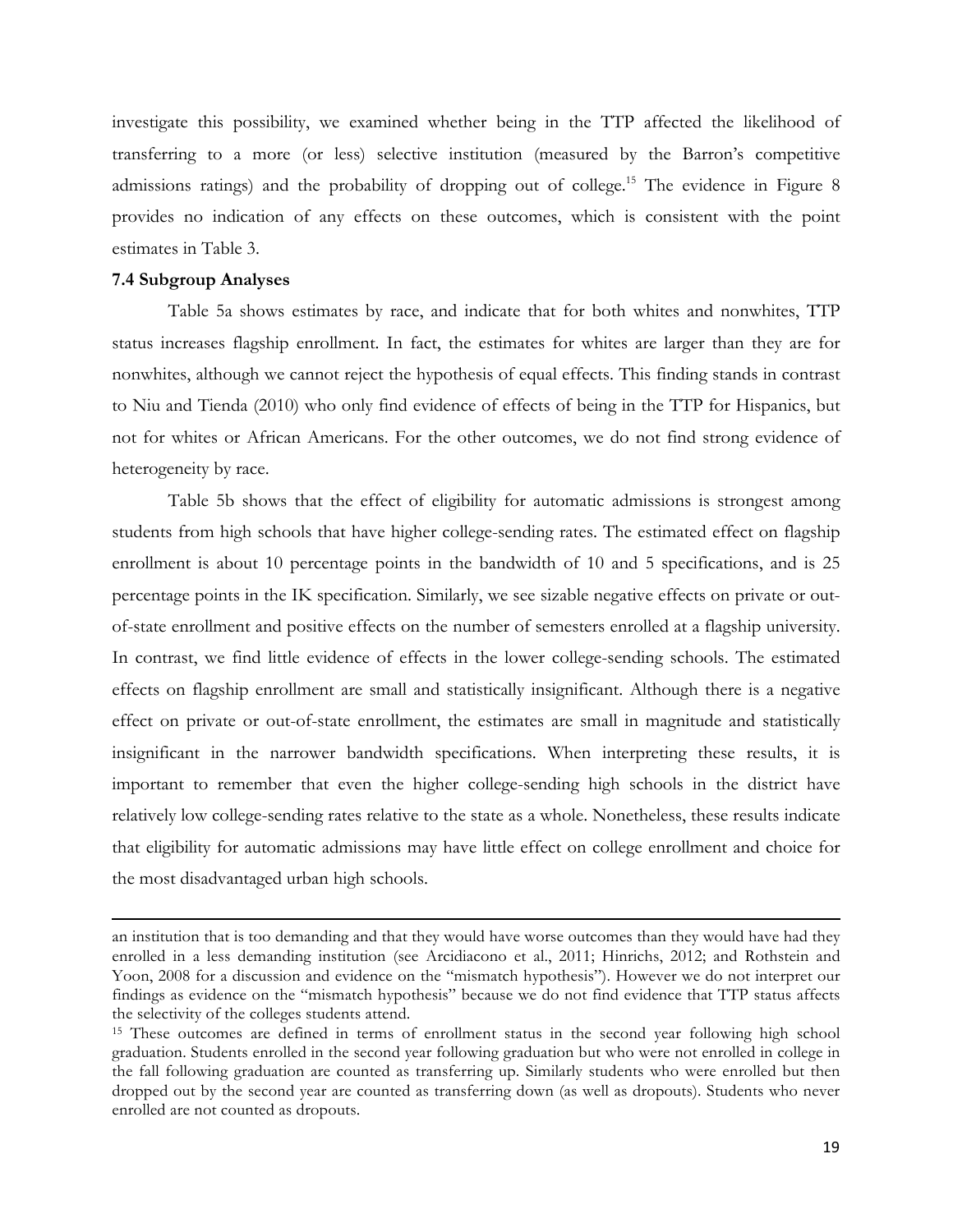#### **8. Conclusion**

The TTP Law and automatic admissions policies in other states present an alternative to race-conscious affirmative action policies in a climate where there is significant debate over the legality and fairness of more explicit race-based affirmative action. Even still, they are quite controversial since some perceive them as giving unfair advantage to arguably less-qualified students who attend less competitive high schools.

In this paper, we estimated the impact of barely being in the top decile of one's high school class on college enrollment and choice outcomes using data from a large urban school district in Texas. We used regression discontinuity methods to allow us to isolate the causal impact of being eligible for automatic admissions by comparing the outcomes of students who just made the cutoff for the TTP and those who just missed the cutoff. Our findings provide evidence that membership in the TTP at the end of  $11<sup>th</sup>$  grade, the point at which the class rank that is reported on most applications to selective colleges is determined, does affect college choice decisions. In particular, students barely above the TTP cutoff are more likely to attend flagship universities than are those who just miss the cutoff, and that after four years, enroll in more cumulative semesters at flagship universities. Our results also suggest that eligibility for automatic admissions to the flagship universities displaces attendance at private or out-of-state institutions. The net effect on college enrollment or four-year college enrollment and attainment is small and statistically insignificant. Moreover, we do not find effects on college "quality" as measured by Barron's rankings or the percent of applicant who are admitted to a particular school. Taken together, these results suggests that students who miss the TTP cutoff still are able to attend "good" colleges even if they do not attend flagship universities.

When we examine whether these effects vary by policy-relevant subgroups, we find that these effects are present for both whites and nonwhites. However, the effects are strongest in schools that send a large (relative to the district) percent of its graduates to college. This suggests that eligibility for automatic admissions may not have much effect on the outcomes of students in the most disadvantaged schools.

When considering these findings two important factors are important to keep in mind. First, our estimates are based on data for only one district in Texas. However, since it serves large numbers of lower-income and minority students, one of the TTP Law's main intended beneficiaries, our results still have considerable policy significance. However, our findings cannot speak to the effects of the TTP Law on enrollment at competitive universities for graduates from other districts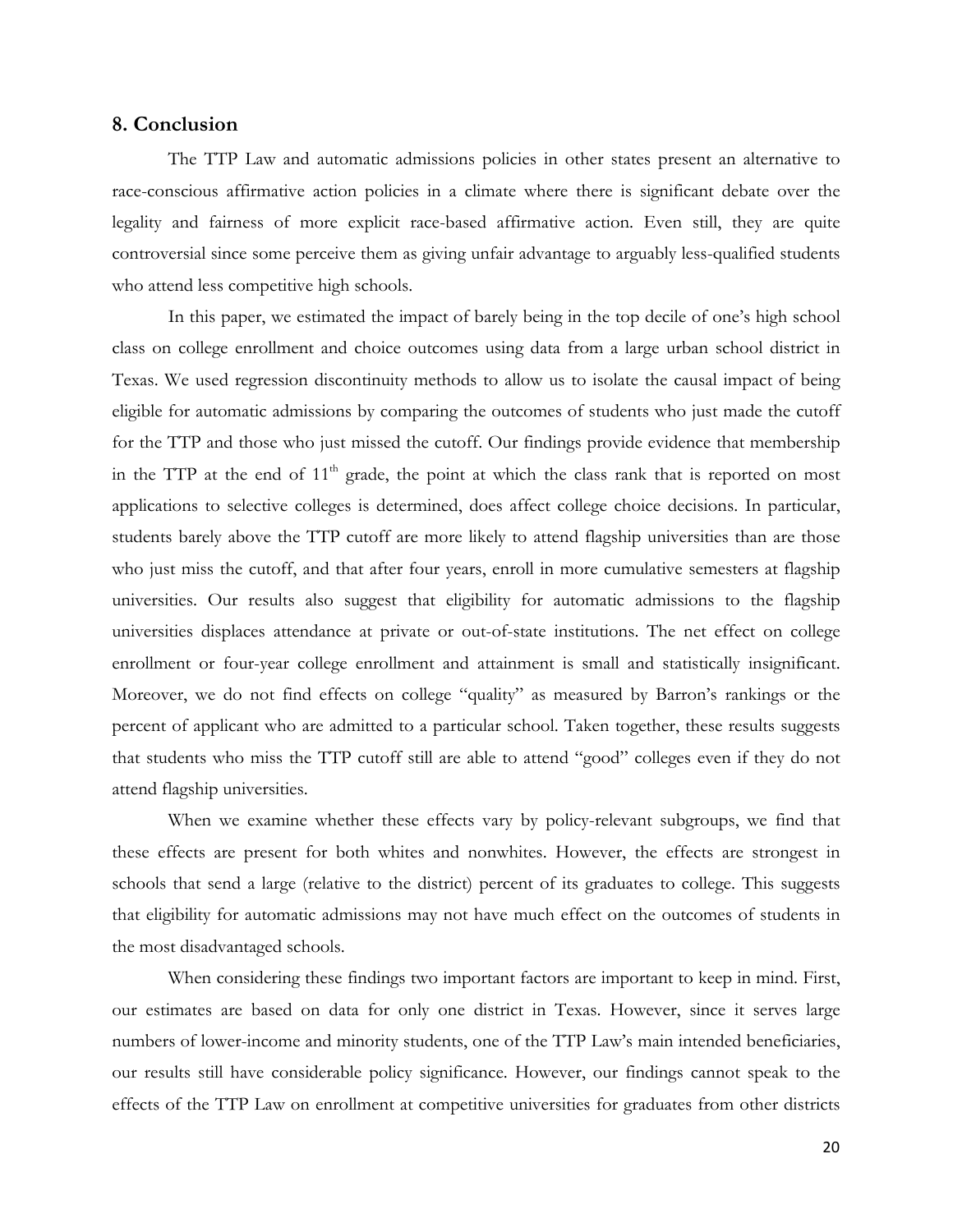across the state, in particular for students in affluent districts and high schools. Nonetheless, the fact that students in our study district likely face larger barriers to enrolling in high-quality colleges suggest that our finding that being in the TTP does not appreciably improve the average selectivity of the college students attend may also be true in higher-income districts. Second, due to the research design we use, the estimates pertain only to students with class ranks that fall close to the TTP cutoff. This is also a policy relevant subgroup, as they are the ones who stand to gain the most from automatic admissions since they likely have the weakest credentials of students in the TTP. These results are also informative about the students likely to be affected from small changes in the automatic admissions cutoff such as the one that UT-Austin instituted in 2011. Finally, our study focuses on comparing students who are and are not eligible for automatic admission in a regime where all students are subject to the TTP law, our estimates are not directly informative about the effect of having a TTP policy.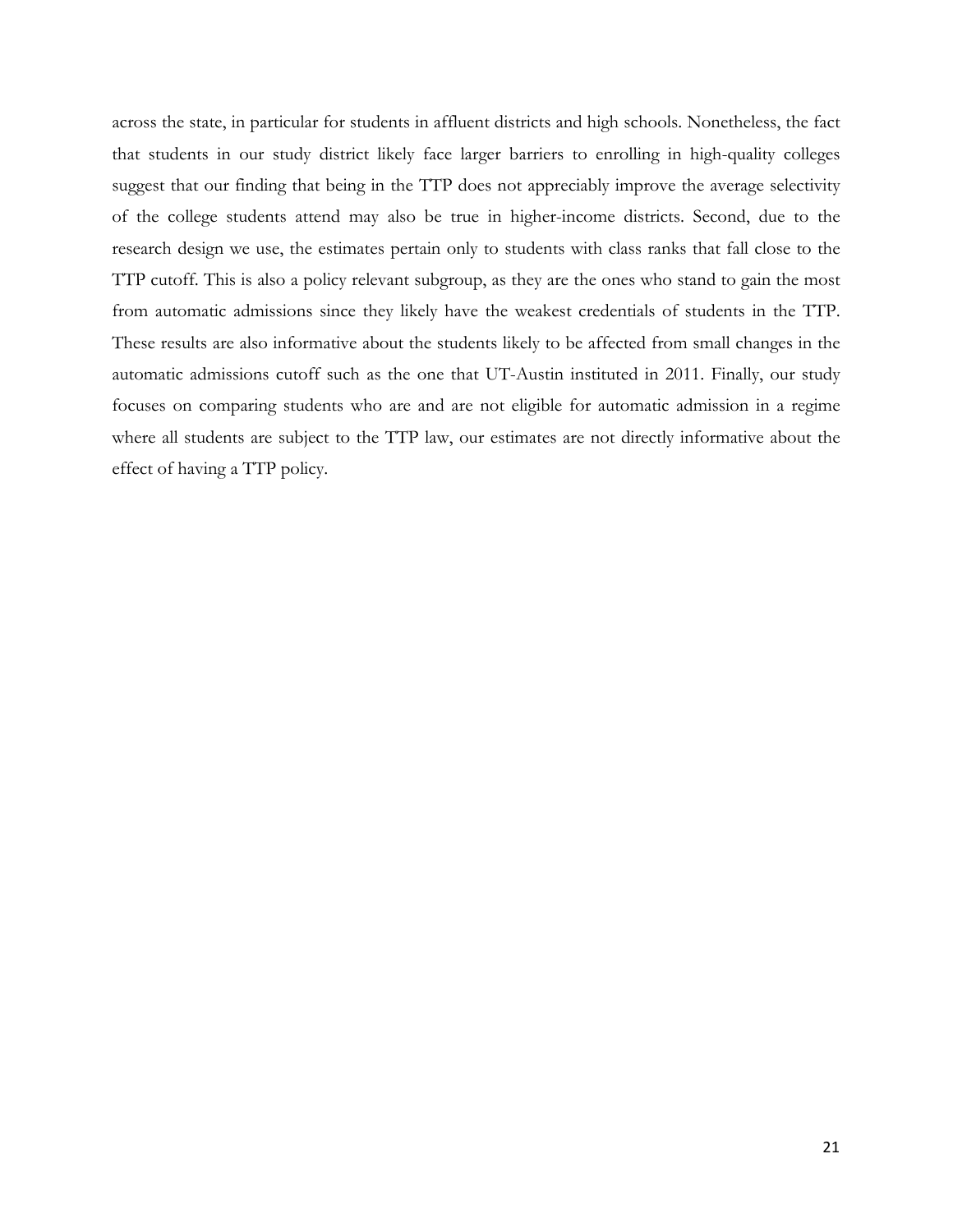#### **References**

- Andrews, R.J., Li, J., and Lovenheim, M. (2012). Quantile Treatment Effects of College Quality on Earnings: Evidence from Administrative Data in Texas. NBER Working Paper # 18068.
- Arcidiacono, P. (2002). *Affirmative Action in Higher Education: How do Admission and Financial Aid Rules Affect Future Earnings*? Unpublished manuscript, Department of Economics, Duke University.
- Arcidiacono, P., Aucejo, E., Hanming, F., and Spenner, K. (2011). "Does Affirmative Action Lead to Mismatch? A New Test and Evidence" *Quantitative Economics*, 2(2011): 303-333.
- Baum, S., Ma, J., and Payea, K. (2010). The Benefits of Higher Education for Individuals and Society. *Education Pays 2010: In Brief, Trends in Higher Education Series*. Washington, D.C.: College Board.
- Brown, S.K. and Hirschman, C. (2006). The End of Affirmative Action in Washington State and Its Impact on the Transition from High School to College. *Sociology of Education*, 79, 106- 130.
- Bucks, B. (2003). *The Effects of the Top Ten Percent Plan on College Choice*. University of Wisconsin-Madison, Department of Economics, unpublished manuscript.
- Card, D. and Krueger, A. (2005). "Would The Elimination Of Affirmative Action Affect Highly Qualified Minority Applicants? Evidence From California And Texas," *Industrial and Labor Relations Review*, 58(3), 416-434.
- Cullen, J., Long, M., and R. Reback. 2011. "Jockeying for Position: Strategic High School Choice Under Texas' Top Ten Percent Plan." NBER Working Paper #16663

Currie, J. and Moretti, E. (2003). Mother's Education and the Intergenerational Transition of Human Capital: Evidence from College Openings. *Quarterly Journal of Economics*, 118(4), 1495-1532.

- Hinrichs, P. (2012). "Affirmative Action Bans and College Graduation Rates." Unpublished Manuscript.
- Horn, Catherine L. and Flores, Stella M. (2003). *Percent Plan in College Admissions: A Comparative Analysis of Three States' Experiences.* Cambridge, MA: The Civil Rights Project at Harvard University.
- Hullegie, P., and Klein, T. (2010). "The Effect of Private Health Insurance on Medical Care Utilization and Self-Assessed Health in Germany" *Health Economics* 19(9): 1048-62.
- Kane, T. and Rouse, C.E. (1995). Labor Market Returns to Two- and Four-Year College. *The American Economic Review,* 85, 600-614.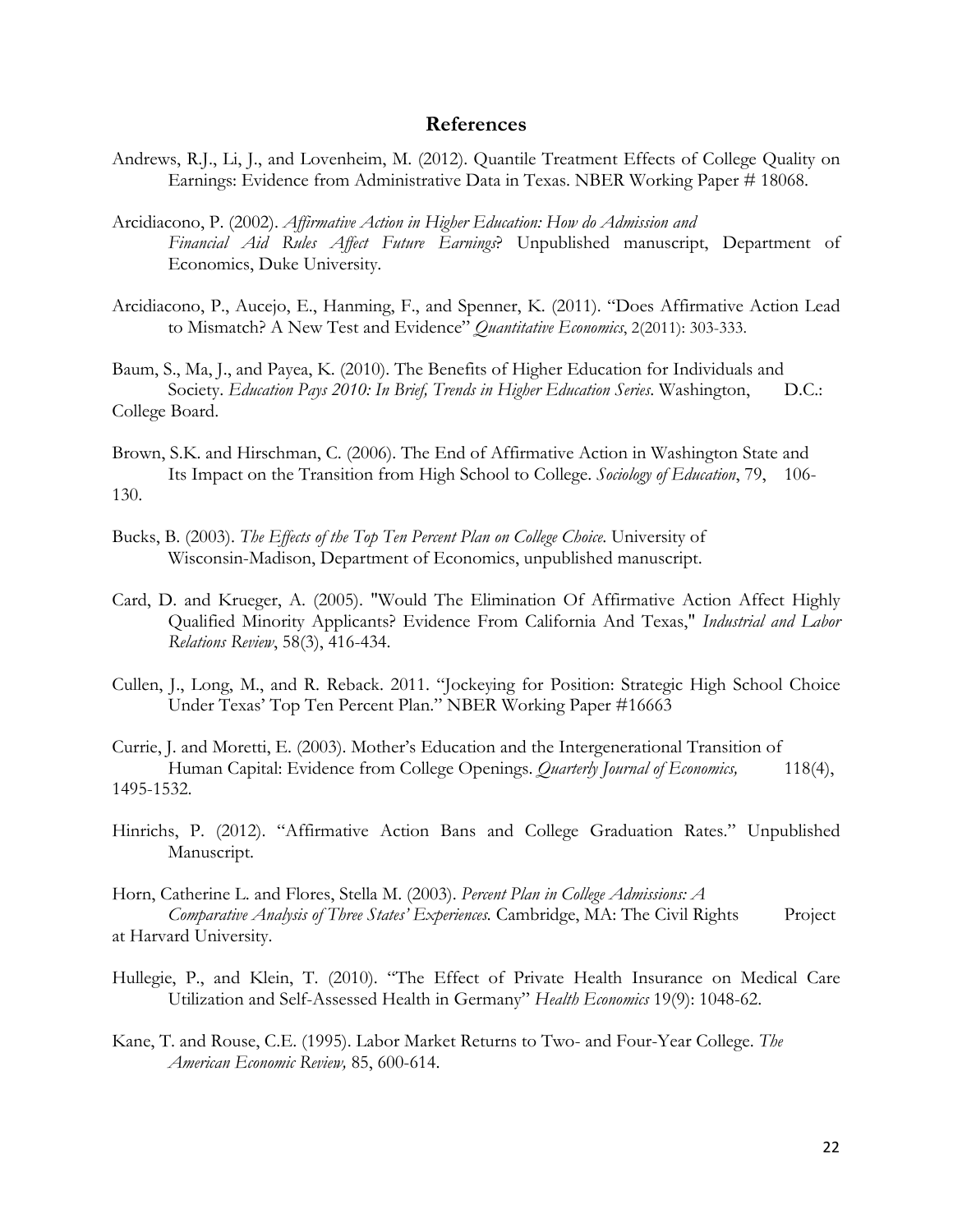- Imbens, G., and Kalyanaraman, K. (2009). "Optimal Bandwidth Choice for the Regression Discontinuity Estimator." NBER Working Paper # 14726
- Imbens, G. and Lemieux, T. (2008). "Regression discontinuity designs: A guide to Practice," *Journal of Econometrics*, 142(2), 615-635.
- Lee, D. (2008). Randomized Experiments from Non-random Selection in U.S. House Elections. *Journal of Econometrics,* 142(2), 675-697.
- Long, M. (2004). College Applications and the Effect of Affirmative Action. *Journal of Econometrics*, 121(1-2), 319-342.
- Long, M., Saenz, V., and M. Tienda. (2010). "Policy Transparency and College Enrollment: Did the Texas Top Ten Percent Law Broaden Access to the Public Flagships?" *The Annals of the American Academy of Political and Social Science*. 627(January): 82-105.
- Niu, S., Tienda, M. and Cortes, K.E. (2006). College Selectivity and the Texas Top 10% Law: How Constrained are the Options? *Economics of Education Review* 25(3), 259-272.
- Niu, S. and Tienda, M. (2010). The Impact of the Texas Top 10 Percent Law on College Enrollment: A Regression Discontinuity Approach. *Journal of Policy Analysis and Management*, 29(1), 84-110.
- Niu, Sunny X., Sullivan, T., and Tienda, M. (2006, April). *Diversity by Design or Default? Minority Students and the Texas Top 10% Law.* Paper presented at the annual meeting of the Population Association of America, Los Angeles, CA.
- Pei, Z. (2011). "Regression Discontinuity Design with Measurement Error in the Assignment Variable". Unpublished Manuscript.
- Rothstein, J., and Yoon, A. (2008). "Mismatch in Law School". Unpublished Manuscript
- Tienda, M., Alon, S, and Niu, S.X. (2008). Affirmative Action and the Texas Top 10% Percent Admission Law: Balancing Equity and Access to Higher Education. *Sociétés Contemporaines*, 79, 5-96.
- THECB. 2010. *Texas High School Graduates – College Enrollment Trends 2003-2009*. http://www.thecb.state.tx.us/reports/PDF/2455.PDF?CFID=29991746&CFTOKEN=22384481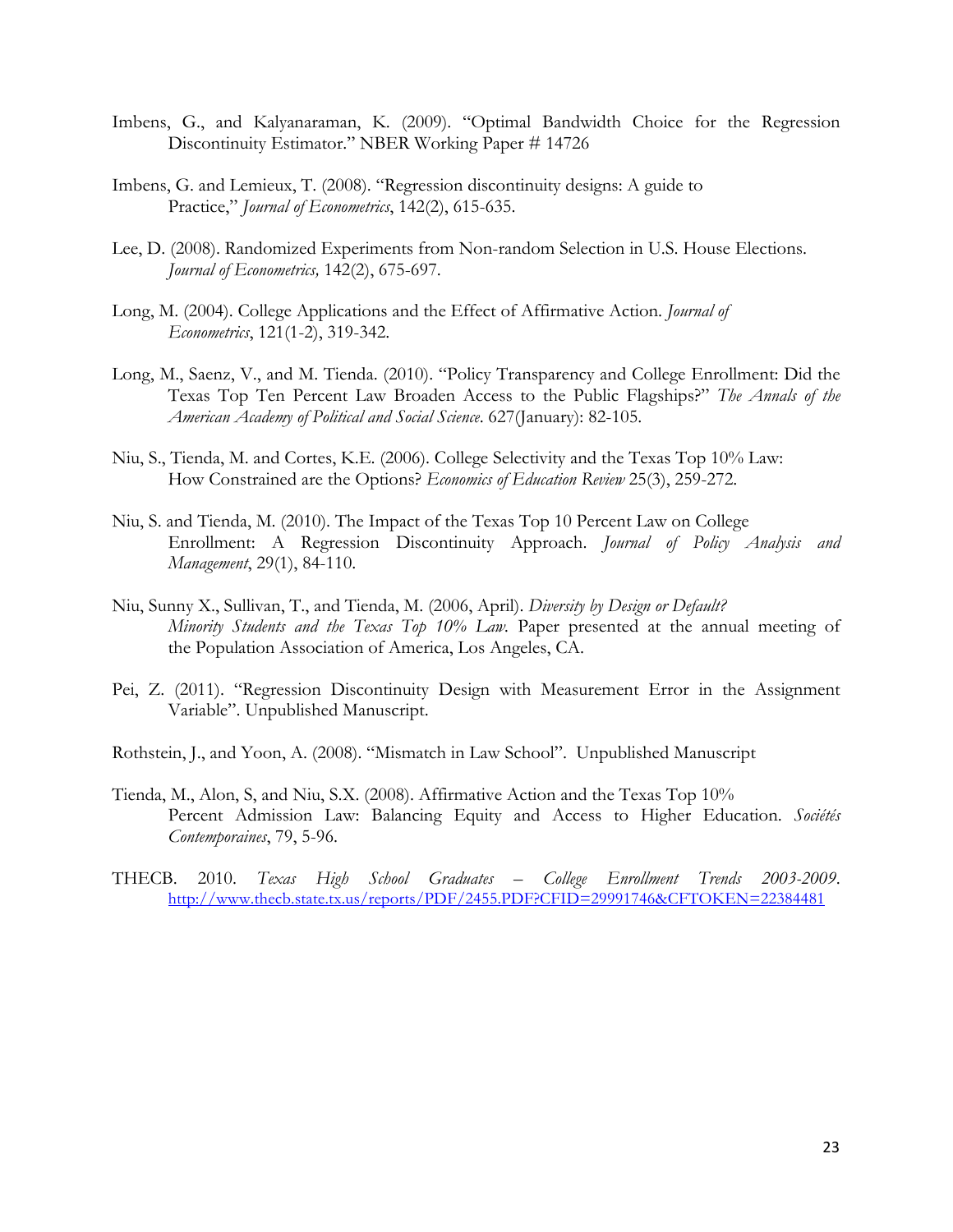**Figure 1: Probability of 4-Year College Enrollment Predicted Using Baseline Covariates by End of 11th Grade Class Rank**



Figure 2: Distribution of Class Rank at end of 11<sup>th</sup> Grade, 2002-2007 High **School Graduates** 

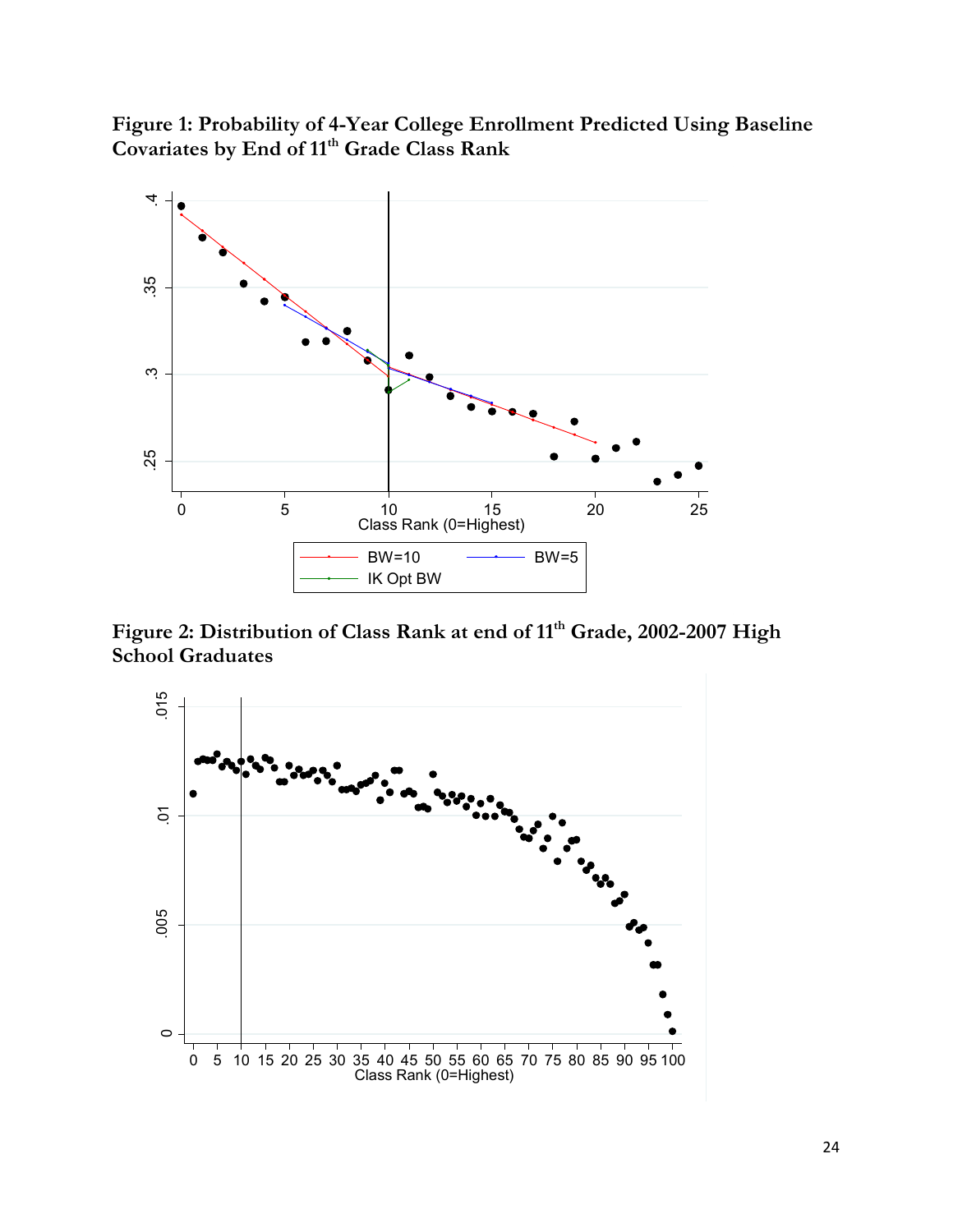

Figure 3: Flagship and 4-Year College Enrollment by End of 11<sup>th</sup> Grade Class **Rank**

Figure 4: Non-Flagship Enrollment and College Quality by End of 11<sup>th</sup> Grade **Class Rank**

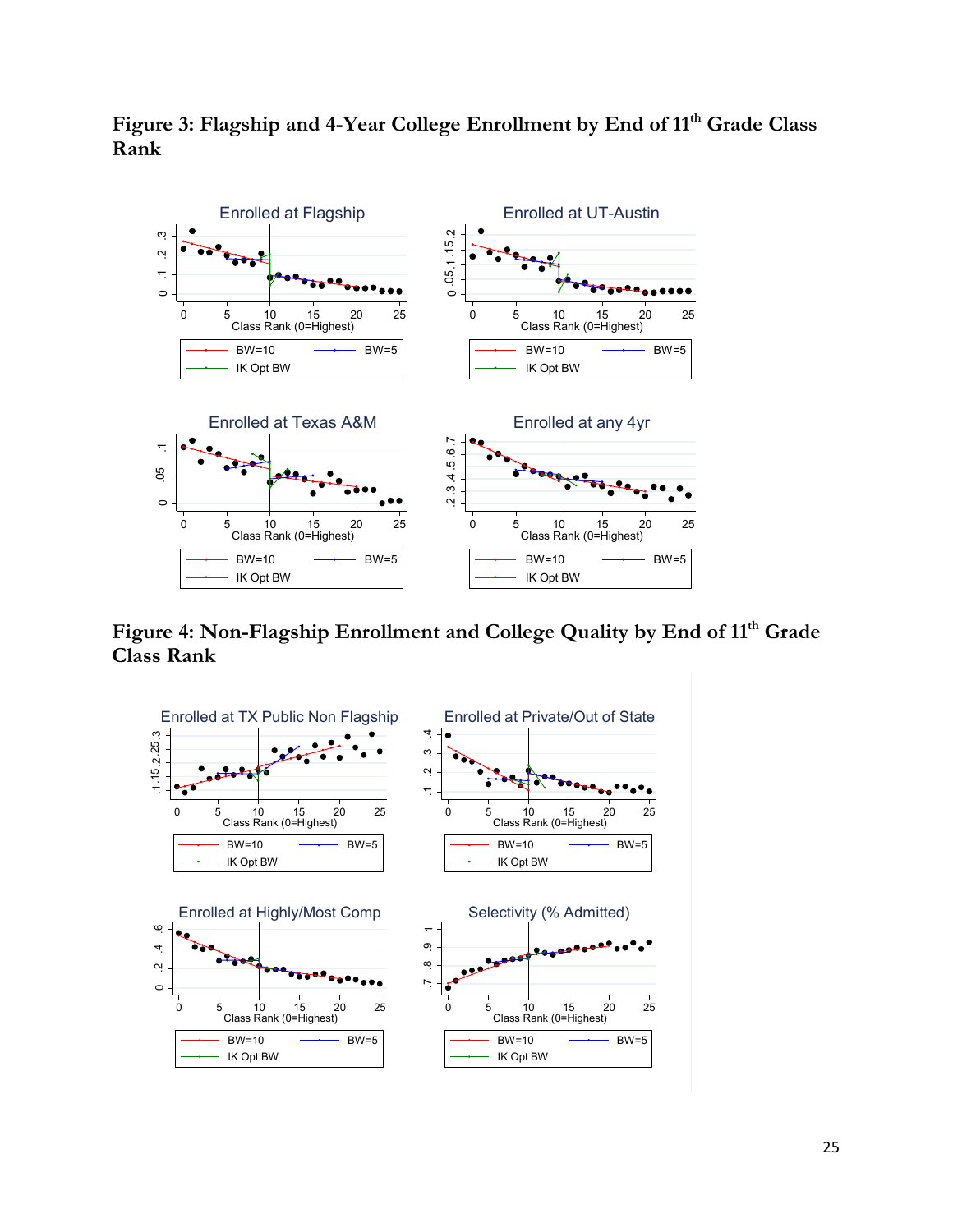

# **Figure 5: Flagship Enrollment through Year 4 after HS Graduation by End of 11th Grade Class Rank**

**Figure 6: Private or Out-of-State Enrollment through Year 4 after HS Graduation by End of 11th Grade Class Rank**

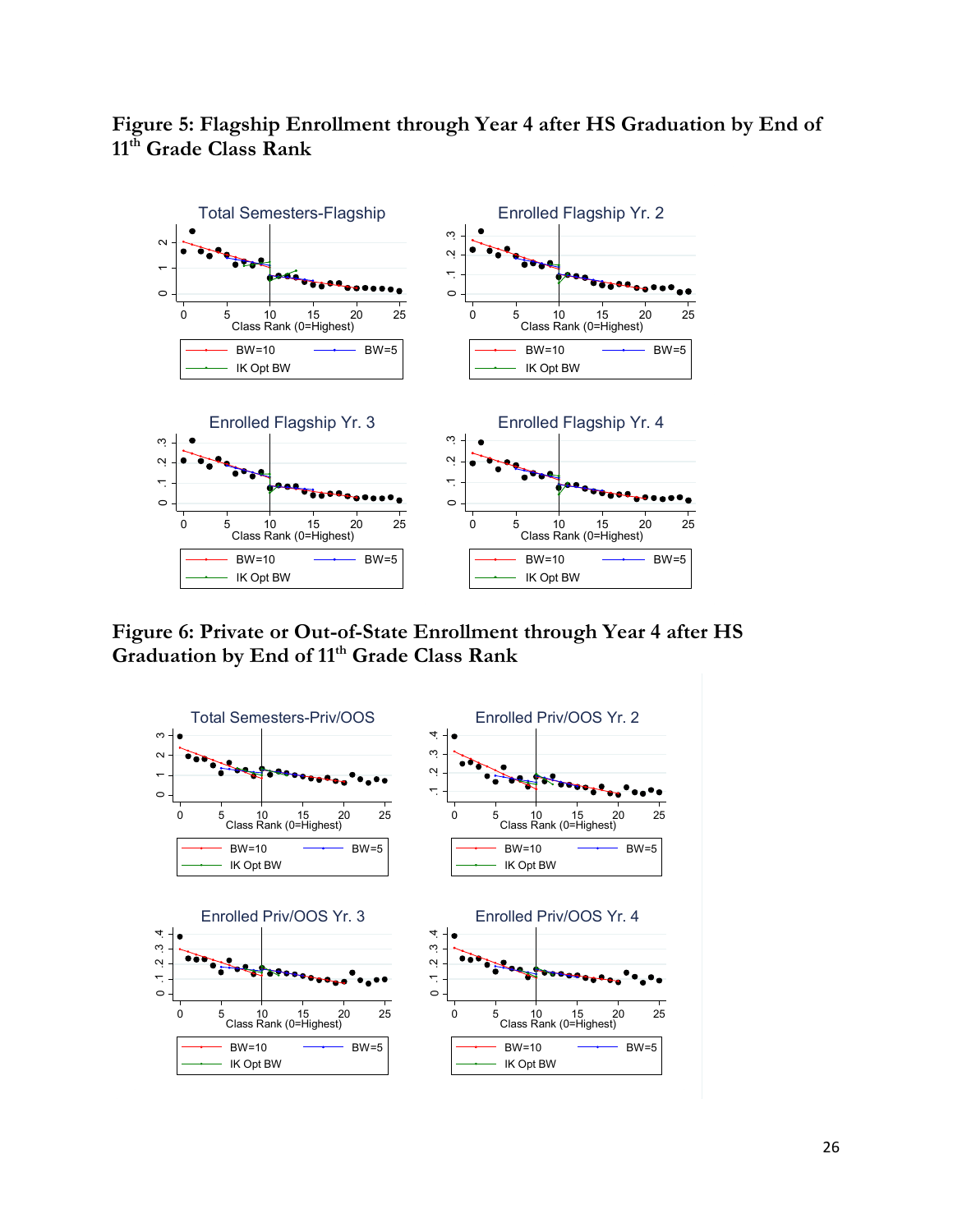



**Figure 8: Transfer and Dropout by End of 11th Grade Class Rank**

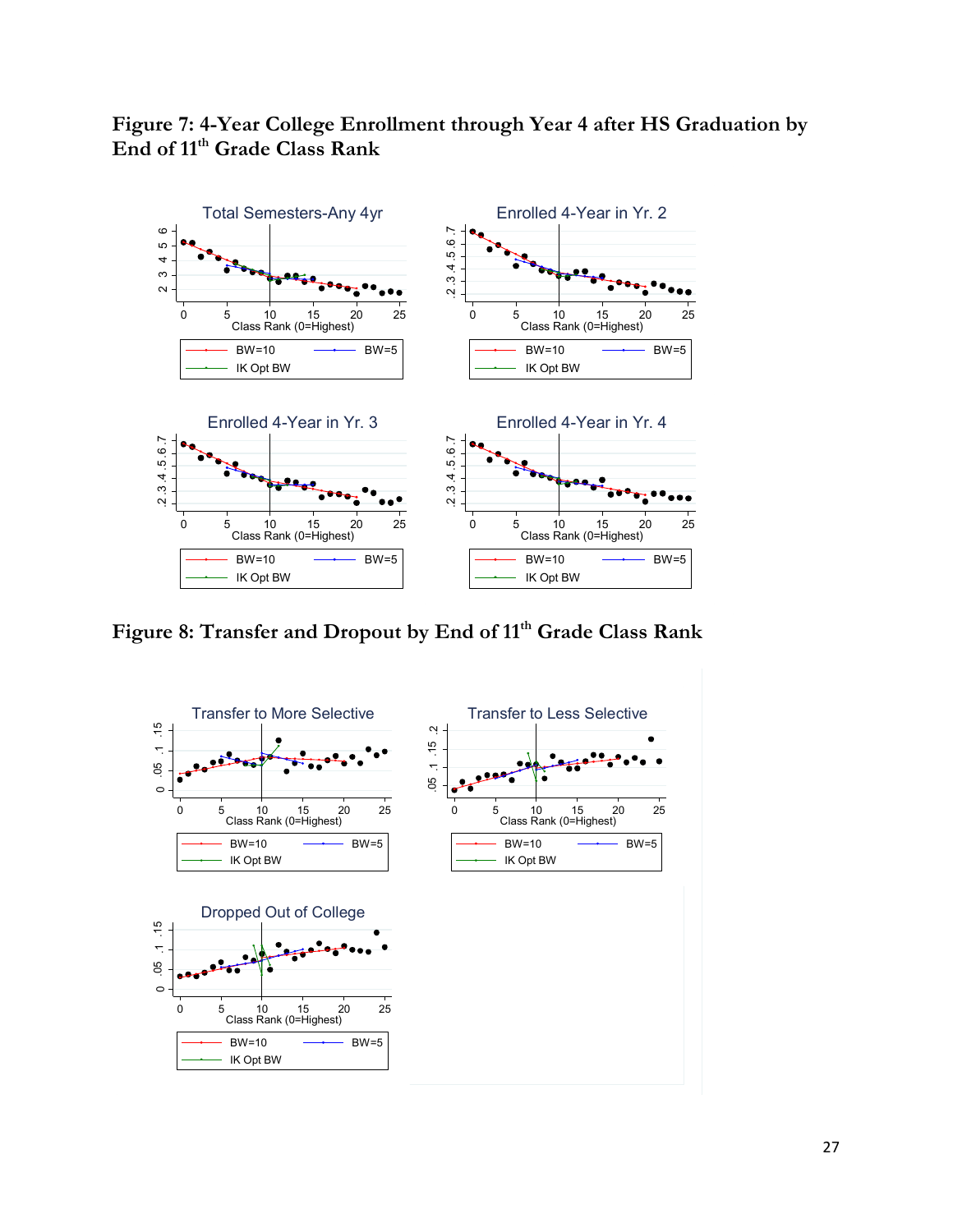| <b>High Enrolling</b><br><b>Low Enrolling</b><br>Non-Top<br>Non-Top<br>Non-Top<br>10%<br>Top 10%<br>All<br>Top 10%<br>Top 10%<br>10%<br>10%<br><b>Demographics</b><br>0.33<br>0.50<br>0.35<br>0.51<br>0.28<br>Male<br>0.48<br>0.49<br>White<br>0.25<br>0.08<br>0.27<br>0.43<br>0.60<br>0.35<br>0.16<br><b>Black</b><br>0.29<br>0.18<br>0.31<br>0.21<br>0.39<br>0.13<br>0.18<br>Hispanic<br>0.30<br>0.43<br>0.09<br>0.24<br>0.65<br>0.41<br>0.73<br>0.41<br>0.56<br>0.21<br>0.42<br>0.74<br>0.78<br>Econ. Disadvantaged<br>0.54<br>Limited Eng. Proficiency<br>0.13<br>0.07<br>0.14<br>0.02<br>0.07<br>0.15<br>0.24<br><b>Special Education</b><br>0.10<br>0.01<br>0.12<br>0.01<br>0.12<br>0.01<br>0.12<br><b>High School Record</b><br>11th Grade GPA<br>2.82<br>4.01<br>2.70<br>2.95<br>4.18<br>2.77<br>4.28<br>Fall 12th GradeGPA<br>2.99<br>4.18<br>2.82<br>2.87<br>4.00<br>2.73<br>4.29<br>GPA at Graduation<br>2.99<br>2.82<br>3.99<br>4.18<br>4.29<br>2.87<br>2.74<br><b>Recommended Diploma</b><br>0.76<br>0.66<br>0.89<br>0.66<br>0.67<br>0.67<br>0.66<br>0.01<br>0.02<br>0.08<br>0.00<br>Distinguished Diploma<br>0.04<br>0.22<br>0.31<br>Math exit exam z-score<br>0.12<br>0.21<br>0.23<br>1.01<br>1.08<br>0.91<br>$-0.03$<br>0.22<br>0.78<br>0.14<br>0.81<br>0.21<br>0.73<br>0.02<br>Reading exit exam z-score<br>Took SAT or ACT<br>0.31<br>0.28<br>0.50<br>0.20<br>0.55<br>0.58<br>0.33<br><b>College Outcomes (Year following</b><br>Graduation)<br>0.26<br>0.33<br>0.40<br>Enrolled in College<br>0.30<br>0.58<br>0.69<br>0.15<br>Enrolled in 4 Yr. College<br>0.20<br>0.54<br>0.16<br>0.22<br>0.34<br>0.06<br>0.66<br><b>Enrolled Private School</b><br>0.05<br>0.13<br>0.03<br>0.05<br>0.01<br>0.14<br>0.12<br><b>Enrolled Out of State</b><br>0.04<br>0.09<br>0.03<br>0.13<br>0.04<br>0.03<br>0.01<br><b>Enrolled Most/Highly Competitive</b><br>0.08<br>0.04<br>0.06<br>0.21<br>0.37<br>0.47<br>0.01<br>0.01<br><b>Enrolled at UT Austin</b><br>0.02<br>0.13<br>0.00<br>0.17<br>0.06<br>0.00<br>0.02<br>0.08<br>0.01<br>0.01<br>0.11<br>0.04<br>0.00<br>Enrolled at Texas A&M<br>0.21<br>Enrolled at a Flagship<br>0.04<br>0.01<br>0.28<br>0.02<br>0.10<br>0.00<br>0.79<br>Admission rate (not enrolled=100%)<br>0.93<br>0.95<br>0.73<br>0.94<br>0.88<br>0.98<br>Admission rate (drop not enrolled)<br>0.60<br>0.69<br>0.59<br>0.69<br>0.70<br>0.66<br>0.63<br>College Persistence (within 4 years)<br><b>Total Semesters at Flagship</b><br>0.11<br>0.16<br>0.01<br>0.28<br>1.52<br>2.08<br>0.62<br>0.33<br>Total Semesters at 4yr.<br>1.39<br>4.03<br>1.02<br>4.97<br>1.44<br>2.50<br>Sample Size<br>1302<br>5690<br>17057<br>2101<br>14956<br>9266<br>799 | All High Schools |  |  | High Schools by 4 Yr. College Enrollment |  |  |  |
|---------------------------------------------------------------------------------------------------------------------------------------------------------------------------------------------------------------------------------------------------------------------------------------------------------------------------------------------------------------------------------------------------------------------------------------------------------------------------------------------------------------------------------------------------------------------------------------------------------------------------------------------------------------------------------------------------------------------------------------------------------------------------------------------------------------------------------------------------------------------------------------------------------------------------------------------------------------------------------------------------------------------------------------------------------------------------------------------------------------------------------------------------------------------------------------------------------------------------------------------------------------------------------------------------------------------------------------------------------------------------------------------------------------------------------------------------------------------------------------------------------------------------------------------------------------------------------------------------------------------------------------------------------------------------------------------------------------------------------------------------------------------------------------------------------------------------------------------------------------------------------------------------------------------------------------------------------------------------------------------------------------------------------------------------------------------------------------------------------------------------------------------------------------------------------------------------------------------------------------------------------------------------------------------------------------------------------------------------------------------------------------------------------------------------------------------------------------------------------------------------------------------------------------------------------------------------------------------------------------------------------------------------------------------------------|------------------|--|--|------------------------------------------|--|--|--|
|                                                                                                                                                                                                                                                                                                                                                                                                                                                                                                                                                                                                                                                                                                                                                                                                                                                                                                                                                                                                                                                                                                                                                                                                                                                                                                                                                                                                                                                                                                                                                                                                                                                                                                                                                                                                                                                                                                                                                                                                                                                                                                                                                                                                                                                                                                                                                                                                                                                                                                                                                                                                                                                                                 |                  |  |  |                                          |  |  |  |
|                                                                                                                                                                                                                                                                                                                                                                                                                                                                                                                                                                                                                                                                                                                                                                                                                                                                                                                                                                                                                                                                                                                                                                                                                                                                                                                                                                                                                                                                                                                                                                                                                                                                                                                                                                                                                                                                                                                                                                                                                                                                                                                                                                                                                                                                                                                                                                                                                                                                                                                                                                                                                                                                                 |                  |  |  |                                          |  |  |  |
|                                                                                                                                                                                                                                                                                                                                                                                                                                                                                                                                                                                                                                                                                                                                                                                                                                                                                                                                                                                                                                                                                                                                                                                                                                                                                                                                                                                                                                                                                                                                                                                                                                                                                                                                                                                                                                                                                                                                                                                                                                                                                                                                                                                                                                                                                                                                                                                                                                                                                                                                                                                                                                                                                 |                  |  |  |                                          |  |  |  |
|                                                                                                                                                                                                                                                                                                                                                                                                                                                                                                                                                                                                                                                                                                                                                                                                                                                                                                                                                                                                                                                                                                                                                                                                                                                                                                                                                                                                                                                                                                                                                                                                                                                                                                                                                                                                                                                                                                                                                                                                                                                                                                                                                                                                                                                                                                                                                                                                                                                                                                                                                                                                                                                                                 |                  |  |  |                                          |  |  |  |
|                                                                                                                                                                                                                                                                                                                                                                                                                                                                                                                                                                                                                                                                                                                                                                                                                                                                                                                                                                                                                                                                                                                                                                                                                                                                                                                                                                                                                                                                                                                                                                                                                                                                                                                                                                                                                                                                                                                                                                                                                                                                                                                                                                                                                                                                                                                                                                                                                                                                                                                                                                                                                                                                                 |                  |  |  |                                          |  |  |  |
|                                                                                                                                                                                                                                                                                                                                                                                                                                                                                                                                                                                                                                                                                                                                                                                                                                                                                                                                                                                                                                                                                                                                                                                                                                                                                                                                                                                                                                                                                                                                                                                                                                                                                                                                                                                                                                                                                                                                                                                                                                                                                                                                                                                                                                                                                                                                                                                                                                                                                                                                                                                                                                                                                 |                  |  |  |                                          |  |  |  |
|                                                                                                                                                                                                                                                                                                                                                                                                                                                                                                                                                                                                                                                                                                                                                                                                                                                                                                                                                                                                                                                                                                                                                                                                                                                                                                                                                                                                                                                                                                                                                                                                                                                                                                                                                                                                                                                                                                                                                                                                                                                                                                                                                                                                                                                                                                                                                                                                                                                                                                                                                                                                                                                                                 |                  |  |  |                                          |  |  |  |
|                                                                                                                                                                                                                                                                                                                                                                                                                                                                                                                                                                                                                                                                                                                                                                                                                                                                                                                                                                                                                                                                                                                                                                                                                                                                                                                                                                                                                                                                                                                                                                                                                                                                                                                                                                                                                                                                                                                                                                                                                                                                                                                                                                                                                                                                                                                                                                                                                                                                                                                                                                                                                                                                                 |                  |  |  |                                          |  |  |  |
|                                                                                                                                                                                                                                                                                                                                                                                                                                                                                                                                                                                                                                                                                                                                                                                                                                                                                                                                                                                                                                                                                                                                                                                                                                                                                                                                                                                                                                                                                                                                                                                                                                                                                                                                                                                                                                                                                                                                                                                                                                                                                                                                                                                                                                                                                                                                                                                                                                                                                                                                                                                                                                                                                 |                  |  |  |                                          |  |  |  |
|                                                                                                                                                                                                                                                                                                                                                                                                                                                                                                                                                                                                                                                                                                                                                                                                                                                                                                                                                                                                                                                                                                                                                                                                                                                                                                                                                                                                                                                                                                                                                                                                                                                                                                                                                                                                                                                                                                                                                                                                                                                                                                                                                                                                                                                                                                                                                                                                                                                                                                                                                                                                                                                                                 |                  |  |  |                                          |  |  |  |
|                                                                                                                                                                                                                                                                                                                                                                                                                                                                                                                                                                                                                                                                                                                                                                                                                                                                                                                                                                                                                                                                                                                                                                                                                                                                                                                                                                                                                                                                                                                                                                                                                                                                                                                                                                                                                                                                                                                                                                                                                                                                                                                                                                                                                                                                                                                                                                                                                                                                                                                                                                                                                                                                                 |                  |  |  |                                          |  |  |  |
|                                                                                                                                                                                                                                                                                                                                                                                                                                                                                                                                                                                                                                                                                                                                                                                                                                                                                                                                                                                                                                                                                                                                                                                                                                                                                                                                                                                                                                                                                                                                                                                                                                                                                                                                                                                                                                                                                                                                                                                                                                                                                                                                                                                                                                                                                                                                                                                                                                                                                                                                                                                                                                                                                 |                  |  |  |                                          |  |  |  |
|                                                                                                                                                                                                                                                                                                                                                                                                                                                                                                                                                                                                                                                                                                                                                                                                                                                                                                                                                                                                                                                                                                                                                                                                                                                                                                                                                                                                                                                                                                                                                                                                                                                                                                                                                                                                                                                                                                                                                                                                                                                                                                                                                                                                                                                                                                                                                                                                                                                                                                                                                                                                                                                                                 |                  |  |  |                                          |  |  |  |
|                                                                                                                                                                                                                                                                                                                                                                                                                                                                                                                                                                                                                                                                                                                                                                                                                                                                                                                                                                                                                                                                                                                                                                                                                                                                                                                                                                                                                                                                                                                                                                                                                                                                                                                                                                                                                                                                                                                                                                                                                                                                                                                                                                                                                                                                                                                                                                                                                                                                                                                                                                                                                                                                                 |                  |  |  |                                          |  |  |  |
|                                                                                                                                                                                                                                                                                                                                                                                                                                                                                                                                                                                                                                                                                                                                                                                                                                                                                                                                                                                                                                                                                                                                                                                                                                                                                                                                                                                                                                                                                                                                                                                                                                                                                                                                                                                                                                                                                                                                                                                                                                                                                                                                                                                                                                                                                                                                                                                                                                                                                                                                                                                                                                                                                 |                  |  |  |                                          |  |  |  |
|                                                                                                                                                                                                                                                                                                                                                                                                                                                                                                                                                                                                                                                                                                                                                                                                                                                                                                                                                                                                                                                                                                                                                                                                                                                                                                                                                                                                                                                                                                                                                                                                                                                                                                                                                                                                                                                                                                                                                                                                                                                                                                                                                                                                                                                                                                                                                                                                                                                                                                                                                                                                                                                                                 |                  |  |  |                                          |  |  |  |
|                                                                                                                                                                                                                                                                                                                                                                                                                                                                                                                                                                                                                                                                                                                                                                                                                                                                                                                                                                                                                                                                                                                                                                                                                                                                                                                                                                                                                                                                                                                                                                                                                                                                                                                                                                                                                                                                                                                                                                                                                                                                                                                                                                                                                                                                                                                                                                                                                                                                                                                                                                                                                                                                                 |                  |  |  |                                          |  |  |  |
|                                                                                                                                                                                                                                                                                                                                                                                                                                                                                                                                                                                                                                                                                                                                                                                                                                                                                                                                                                                                                                                                                                                                                                                                                                                                                                                                                                                                                                                                                                                                                                                                                                                                                                                                                                                                                                                                                                                                                                                                                                                                                                                                                                                                                                                                                                                                                                                                                                                                                                                                                                                                                                                                                 |                  |  |  |                                          |  |  |  |
|                                                                                                                                                                                                                                                                                                                                                                                                                                                                                                                                                                                                                                                                                                                                                                                                                                                                                                                                                                                                                                                                                                                                                                                                                                                                                                                                                                                                                                                                                                                                                                                                                                                                                                                                                                                                                                                                                                                                                                                                                                                                                                                                                                                                                                                                                                                                                                                                                                                                                                                                                                                                                                                                                 |                  |  |  |                                          |  |  |  |
|                                                                                                                                                                                                                                                                                                                                                                                                                                                                                                                                                                                                                                                                                                                                                                                                                                                                                                                                                                                                                                                                                                                                                                                                                                                                                                                                                                                                                                                                                                                                                                                                                                                                                                                                                                                                                                                                                                                                                                                                                                                                                                                                                                                                                                                                                                                                                                                                                                                                                                                                                                                                                                                                                 |                  |  |  |                                          |  |  |  |
|                                                                                                                                                                                                                                                                                                                                                                                                                                                                                                                                                                                                                                                                                                                                                                                                                                                                                                                                                                                                                                                                                                                                                                                                                                                                                                                                                                                                                                                                                                                                                                                                                                                                                                                                                                                                                                                                                                                                                                                                                                                                                                                                                                                                                                                                                                                                                                                                                                                                                                                                                                                                                                                                                 |                  |  |  |                                          |  |  |  |
|                                                                                                                                                                                                                                                                                                                                                                                                                                                                                                                                                                                                                                                                                                                                                                                                                                                                                                                                                                                                                                                                                                                                                                                                                                                                                                                                                                                                                                                                                                                                                                                                                                                                                                                                                                                                                                                                                                                                                                                                                                                                                                                                                                                                                                                                                                                                                                                                                                                                                                                                                                                                                                                                                 |                  |  |  |                                          |  |  |  |
|                                                                                                                                                                                                                                                                                                                                                                                                                                                                                                                                                                                                                                                                                                                                                                                                                                                                                                                                                                                                                                                                                                                                                                                                                                                                                                                                                                                                                                                                                                                                                                                                                                                                                                                                                                                                                                                                                                                                                                                                                                                                                                                                                                                                                                                                                                                                                                                                                                                                                                                                                                                                                                                                                 |                  |  |  |                                          |  |  |  |
|                                                                                                                                                                                                                                                                                                                                                                                                                                                                                                                                                                                                                                                                                                                                                                                                                                                                                                                                                                                                                                                                                                                                                                                                                                                                                                                                                                                                                                                                                                                                                                                                                                                                                                                                                                                                                                                                                                                                                                                                                                                                                                                                                                                                                                                                                                                                                                                                                                                                                                                                                                                                                                                                                 |                  |  |  |                                          |  |  |  |
|                                                                                                                                                                                                                                                                                                                                                                                                                                                                                                                                                                                                                                                                                                                                                                                                                                                                                                                                                                                                                                                                                                                                                                                                                                                                                                                                                                                                                                                                                                                                                                                                                                                                                                                                                                                                                                                                                                                                                                                                                                                                                                                                                                                                                                                                                                                                                                                                                                                                                                                                                                                                                                                                                 |                  |  |  |                                          |  |  |  |
|                                                                                                                                                                                                                                                                                                                                                                                                                                                                                                                                                                                                                                                                                                                                                                                                                                                                                                                                                                                                                                                                                                                                                                                                                                                                                                                                                                                                                                                                                                                                                                                                                                                                                                                                                                                                                                                                                                                                                                                                                                                                                                                                                                                                                                                                                                                                                                                                                                                                                                                                                                                                                                                                                 |                  |  |  |                                          |  |  |  |
|                                                                                                                                                                                                                                                                                                                                                                                                                                                                                                                                                                                                                                                                                                                                                                                                                                                                                                                                                                                                                                                                                                                                                                                                                                                                                                                                                                                                                                                                                                                                                                                                                                                                                                                                                                                                                                                                                                                                                                                                                                                                                                                                                                                                                                                                                                                                                                                                                                                                                                                                                                                                                                                                                 |                  |  |  |                                          |  |  |  |
|                                                                                                                                                                                                                                                                                                                                                                                                                                                                                                                                                                                                                                                                                                                                                                                                                                                                                                                                                                                                                                                                                                                                                                                                                                                                                                                                                                                                                                                                                                                                                                                                                                                                                                                                                                                                                                                                                                                                                                                                                                                                                                                                                                                                                                                                                                                                                                                                                                                                                                                                                                                                                                                                                 |                  |  |  |                                          |  |  |  |
|                                                                                                                                                                                                                                                                                                                                                                                                                                                                                                                                                                                                                                                                                                                                                                                                                                                                                                                                                                                                                                                                                                                                                                                                                                                                                                                                                                                                                                                                                                                                                                                                                                                                                                                                                                                                                                                                                                                                                                                                                                                                                                                                                                                                                                                                                                                                                                                                                                                                                                                                                                                                                                                                                 |                  |  |  |                                          |  |  |  |
|                                                                                                                                                                                                                                                                                                                                                                                                                                                                                                                                                                                                                                                                                                                                                                                                                                                                                                                                                                                                                                                                                                                                                                                                                                                                                                                                                                                                                                                                                                                                                                                                                                                                                                                                                                                                                                                                                                                                                                                                                                                                                                                                                                                                                                                                                                                                                                                                                                                                                                                                                                                                                                                                                 |                  |  |  |                                          |  |  |  |
|                                                                                                                                                                                                                                                                                                                                                                                                                                                                                                                                                                                                                                                                                                                                                                                                                                                                                                                                                                                                                                                                                                                                                                                                                                                                                                                                                                                                                                                                                                                                                                                                                                                                                                                                                                                                                                                                                                                                                                                                                                                                                                                                                                                                                                                                                                                                                                                                                                                                                                                                                                                                                                                                                 |                  |  |  |                                          |  |  |  |
|                                                                                                                                                                                                                                                                                                                                                                                                                                                                                                                                                                                                                                                                                                                                                                                                                                                                                                                                                                                                                                                                                                                                                                                                                                                                                                                                                                                                                                                                                                                                                                                                                                                                                                                                                                                                                                                                                                                                                                                                                                                                                                                                                                                                                                                                                                                                                                                                                                                                                                                                                                                                                                                                                 |                  |  |  |                                          |  |  |  |
|                                                                                                                                                                                                                                                                                                                                                                                                                                                                                                                                                                                                                                                                                                                                                                                                                                                                                                                                                                                                                                                                                                                                                                                                                                                                                                                                                                                                                                                                                                                                                                                                                                                                                                                                                                                                                                                                                                                                                                                                                                                                                                                                                                                                                                                                                                                                                                                                                                                                                                                                                                                                                                                                                 |                  |  |  |                                          |  |  |  |
|                                                                                                                                                                                                                                                                                                                                                                                                                                                                                                                                                                                                                                                                                                                                                                                                                                                                                                                                                                                                                                                                                                                                                                                                                                                                                                                                                                                                                                                                                                                                                                                                                                                                                                                                                                                                                                                                                                                                                                                                                                                                                                                                                                                                                                                                                                                                                                                                                                                                                                                                                                                                                                                                                 |                  |  |  |                                          |  |  |  |
|                                                                                                                                                                                                                                                                                                                                                                                                                                                                                                                                                                                                                                                                                                                                                                                                                                                                                                                                                                                                                                                                                                                                                                                                                                                                                                                                                                                                                                                                                                                                                                                                                                                                                                                                                                                                                                                                                                                                                                                                                                                                                                                                                                                                                                                                                                                                                                                                                                                                                                                                                                                                                                                                                 |                  |  |  |                                          |  |  |  |
|                                                                                                                                                                                                                                                                                                                                                                                                                                                                                                                                                                                                                                                                                                                                                                                                                                                                                                                                                                                                                                                                                                                                                                                                                                                                                                                                                                                                                                                                                                                                                                                                                                                                                                                                                                                                                                                                                                                                                                                                                                                                                                                                                                                                                                                                                                                                                                                                                                                                                                                                                                                                                                                                                 |                  |  |  |                                          |  |  |  |

## **Table 1: Descriptive Statistics**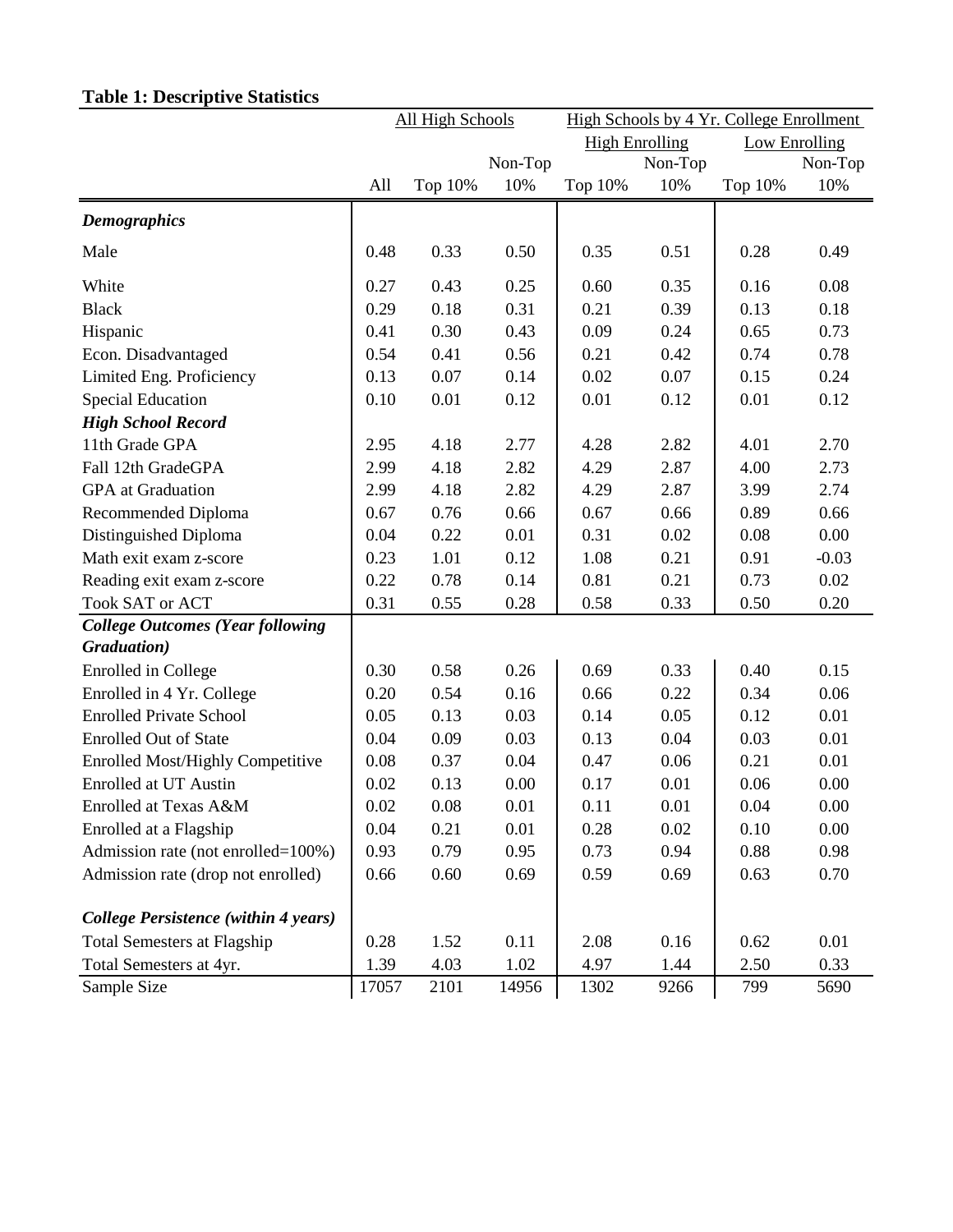| Covariate                          | $bw=10$   | $bw=5$   | I&K opt. bw |
|------------------------------------|-----------|----------|-------------|
| E(Enroll 4Yr College   X)          | $-0.005$  | 0.003    | 0.016       |
|                                    | (0.010)   | (0.014)  | (0.026)     |
| Male                               | $-0.022$  | 0.046    | 0.058       |
|                                    | (0.030)   | (0.041)  | (0.064)     |
| <b>Economically Disadvantaged</b>  | $-0.001$  | 0.029    | $-0.052$    |
|                                    | (0.031)   | (0.043)  | (0.067)     |
| African American                   | 0.013     | 0.021    | $-0.052$    |
|                                    | (0.025)   | (0.035)  | (0.070)     |
| White                              | $-0.002$  | 0.009    | 0.084       |
|                                    | (0.030)   | (0.043)  | (0.067)     |
| <b>Other Ethnicity</b>             | 0.000     | 0.023    | $-0.041$    |
|                                    | (0.027)   | (0.039)  | (0.071)     |
| <b>Limited English Proficiency</b> | 0.025     | 0.003    | 0.029       |
|                                    | (0.018)   | (0.026)  | (0.043)     |
| <b>Special Education</b>           | 0.002     | 0.001    | 0.000       |
|                                    | (0.008)   | (0.011)  | (0.015)     |
| Reading Exit Exam Z-score          | $-0.089*$ | $-0.046$ | $-0.053$    |
|                                    | (0.038)   | (0.055)  | (0.081)     |
| Math Exit Exam Z-score             | $-0.045$  | 0.036    | 0.006       |
|                                    | (0.043)   | (0.060)  | (0.092)     |
| Missing Math Exit Exam             | 0.022     | 0.021    | 0.060       |
|                                    | (0.018)   | (0.025)  | (0.039)     |
| <b>Missing Reading Exit Exam</b>   | 0.018     | 0.005    | 0.056       |
|                                    | (0.018)   | (0.025)  | (0.039)     |
| Graduation cohort                  | $-0.057$  | $-0.049$ | $-0.042$    |
|                                    | (0.106)   | (0.149)  | (0.186)     |

**Table 2: Discontinuities in Baseline Covariates**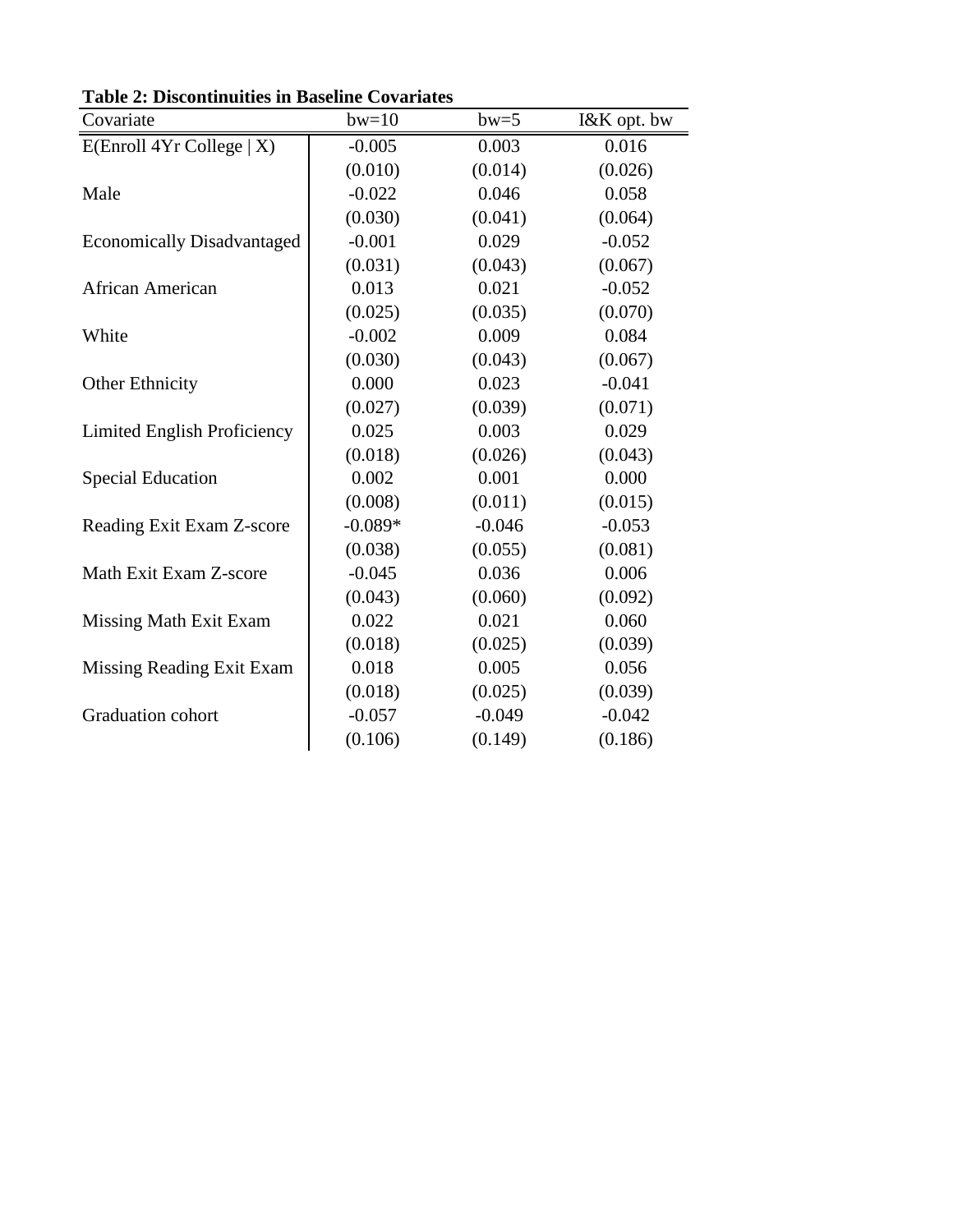| Table 3: Effect of Being in Top 10% at end of Tith Grade on College Enrollment and Choice |                |            |                |           |                |           |
|-------------------------------------------------------------------------------------------|----------------|------------|----------------|-----------|----------------|-----------|
| Enrolled in Flagship                                                                      | $0.060**$      | $0.059**$  | $0.081**$      | $0.074**$ | $0.165**$      | $0.145**$ |
|                                                                                           | (0.021)        | (0.020)    | (0.029)        | (0.028)   | (0.053)        | (0.047)   |
| <b>Enrolled UT Austin</b>                                                                 | $0.049**$      | $0.048**$  | $0.050*$       | $0.045*$  | $0.131**$      | $0.114**$ |
|                                                                                           | (0.016)        | (0.016)    | (0.023)        | (0.022)   | (0.045)        | (0.042)   |
| Enrolled Texas A&M                                                                        | 0.012          | 0.012      | 0.032          | 0.030     | 0.044          | 0.039     |
|                                                                                           | (0.015)        | (0.014)    | (0.020)        | (0.020)   | (0.031)        | (0.029)   |
| <b>Enrolled Public Non-</b>                                                               | $-0.006$       | $-0.002$   | $-0.000$       | 0.002     | $-0.044$       | $-0.034$  |
| Flagship                                                                                  | (0.024)        | (0.023)    | (0.033)        | (0.032)   | (0.056)        | (0.050)   |
| <b>Enrolled Private or Out-</b>                                                           | $-0.089**$     | $-0.085**$ | $-0.039$       | $-0.041$  | $-0.101$       | $-0.105*$ |
| of-State                                                                                  | (0.024)        | (0.023)    | (0.033)        | (0.032)   | (0.055)        | (0.051)   |
| <b>Enrolled Out-of-State</b>                                                              | $-0.019$       | $-0.019$   | $-0.005$       | $-0.005$  | $-0.015$       | $-0.023$  |
|                                                                                           | (0.015)        | (0.015)    | (0.021)        | (0.021)   | (0.036)        | (0.035)   |
| <b>Enrolled Private</b>                                                                   | $-0.070**$     | $-0.067**$ | $-0.034$       | $-0.036$  | $-0.087$       | $-0.084$  |
|                                                                                           | (0.019)        | (0.019)    | (0.027)        | (0.027)   | (0.050)        | (0.046)   |
| <b>Enrolled 4 Year</b>                                                                    | $-0.031$       | $-0.024$   | 0.034          | 0.026     | 0.004          | $-0.006$  |
|                                                                                           | (0.030)        | (0.027)    | (0.043)        | (0.038)   | (0.067)        | (0.054)   |
| <b>Enrolled any College</b>                                                               | $-0.035$       | $-0.029$   | 0.041          | 0.035     | 0.027          | 0.012     |
|                                                                                           | (0.031)        | (0.028)    | (0.044)        | (0.039)   | (0.070)        | (0.059)   |
| <b>Enrolled Highly or Most</b>                                                            | $-0.006$       | $-0.004$   | 0.064          | 0.055     | 0.100          | 0.073     |
| <b>Competitive College</b>                                                                | (0.027)        | (0.024)    | (0.039)        | (0.033)   | (0.062)        | (0.051)   |
| Selectivity (% Admitted)                                                                  | 0.011          | 0.009      | $-0.023$       | $-0.020$  | $-0.021$       | $-0.013$  |
|                                                                                           | (0.012)        | (0.011)    | (0.017)        | (0.015)   | (0.030)        | (0.024)   |
| Bandwidth                                                                                 | 10             | 10         | $\mathfrak{H}$ | 5         | IK opt bw      | IK opt bw |
| Baseline covariates?                                                                      | N <sub>o</sub> | Yes        | N <sub>o</sub> | Yes       | N <sub>0</sub> | Yes       |

**Table 3: Effect of Being in Top 10% at end of 11th Grade on College Enrollment and Choice**

Note: Outcomes refer to enrollment and choice in the semester following high school graduation. N for bw=10 is 4,197; bw=5 is 2110. Robust standard errors in parentheses. \*\*, \* denote statistically significant estimate at the 1% and 5% level, respectively.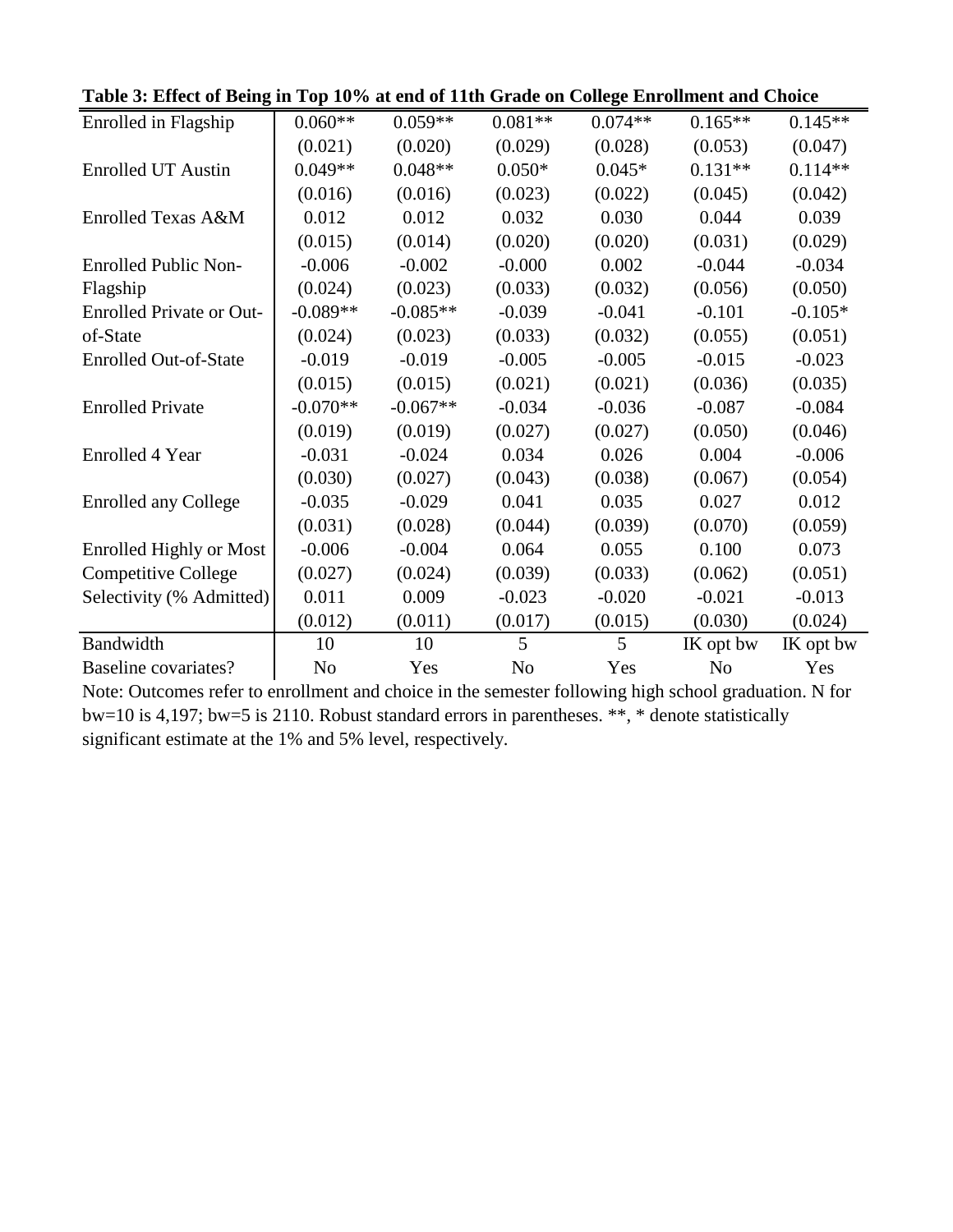| Enrolled Flagship in: Year 2       | 0.027          | 0.025      | 0.035          | 0.030    | $0.096*$       | 0.075     |
|------------------------------------|----------------|------------|----------------|----------|----------------|-----------|
|                                    | (0.020)        | (0.019)    | (0.028)        | (0.026)  | (0.047)        | (0.041)   |
| Year 3                             | 0.037          | 0.035      | 0.043          | 0.038    | $0.094*$       | 0.076     |
|                                    | (0.020)        | (0.019)    | (0.027)        | (0.025)  | (0.046)        | (0.040)   |
| Year 4                             | 0.021          | 0.020      | 0.031          | 0.026    | 0.088          | 0.072     |
|                                    | (0.019)        | (0.018)    | (0.027)        | (0.025)  | (0.046)        | (0.040)   |
| Enrolled Priv/OOS in: Year         | $-0.065**$     | $-0.062**$ | $-0.035$       | $-0.036$ | $-0.056$       | $-0.060$  |
|                                    | (0.023)        | (0.022)    | (0.032)        | (0.030)  | (0.053)        | (0.049)   |
| Year 3                             | $-0.049*$      | $-0.046*$  | $-0.012$       | $-0.011$ | $-0.044$       | $-0.048$  |
|                                    | (0.023)        | (0.022)    | (0.032)        | (0.030)  | (0.052)        | (0.047)   |
| Year 4                             | $-0.052*$      | $-0.049*$  | $-0.031$       | $-0.033$ | $-0.060$       | $-0.065$  |
|                                    | (0.022)        | (0.021)    | (0.031)        | (0.029)  | (0.050)        | (0.045)   |
| Enrolled in 4-Yr: Year 2           | $-0.030$       | $-0.025$   | 0.012          | 0.006    | 0.034          | 0.026     |
|                                    | (0.030)        | (0.026)    | (0.042)        | (0.035)  | (0.063)        | (0.051)   |
| Year 3                             | $-0.018$       | $-0.015$   | 0.039          | 0.035    | 0.047          | 0.040     |
|                                    | (0.030)        | (0.026)    | (0.042)        | (0.036)  | (0.063)        | (0.051)   |
| Year 4                             | $-0.020$       | $-0.015$   | 0.024          | 0.020    | 0.046          | 0.037     |
|                                    | (0.030)        | (0.026)    | (0.042)        | (0.036)  | (0.065)        | (0.054)   |
| <b>Transfer to More Selective</b>  | $-0.001$       | $-0.000$   | $-0.032$       | $-0.031$ | 0.002          | 0.011     |
| School                             | (0.016)        | (0.016)    | (0.023)        | (0.022)  | (0.036)        | (0.031)   |
| <b>Transfer to Less Selective</b>  | 0.007          | 0.009      | 0.013          | 0.011    | $-0.053$       | $-0.053$  |
| School                             | (0.018)        | (0.018)    | (0.026)        | (0.026)  | (0.045)        | (0.043)   |
| Dropped Out $(=0$ if did not       | $-0.006$       | $-0.005$   | $-0.002$       | $-0.003$ | $-0.075$       | $-0.077$  |
| enroll)                            | (0.016)        | (0.016)    | (0.023)        | (0.023)  | (0.043)        | (0.042)   |
| <b>Total Semesters: Flagship</b>   | $0.298*$       | $0.286*$   | 0.392          | 0.350    | $0.725**$      | $0.605*$  |
|                                    | (0.150)        | (0.141)    | (0.208)        | (0.192)  | (0.274)        | (0.243)   |
| <b>Total Semester: 4 Year</b>      | $-0.129$       | $-0.090$   | 0.332          | 0.295    | 0.342          | 0.280     |
|                                    | (0.210)        | (0.175)    | (0.296)        | (0.241)  | (0.357)        | (0.280)   |
| Total Semesters: Highly or         | $-0.099$       | $-0.089$   | 0.309          | 0.254    | 0.391          | 0.296     |
| Most Competitive                   | (0.197)        | (0.168)    | (0.278)        | (0.233)  | (0.324)        | (0.262)   |
| <b>Total Semesters: Private or</b> | $-0.440**$     | $-0.416**$ | $-0.165$       | $-0.167$ | $-0.342$       | $-0.365$  |
| Out-of-State                       | (0.165)        | (0.156)    | (0.229)        | (0.217)  | (0.299)        | (0.274)   |
| Bandwidth                          | 10             | 10         | 5              | 5        | IK opt bw      | IK opt bw |
| Baseline covariates?               | N <sub>o</sub> | Yes        | N <sub>o</sub> | Yes      | N <sub>o</sub> | Yes       |

**Table 4: Effect of Being in Top 10% at end of 11th Grade on Persistence Outcomes**

Note: Outcomes refer to enrollment and choice in the semester following high school graduation. N for bw=10 is 4,197; bw=5 is 2110. Robust standard errors in parentheses. \*\*, \* denote statistically significant estimate at the 1% and 5% level, respectively.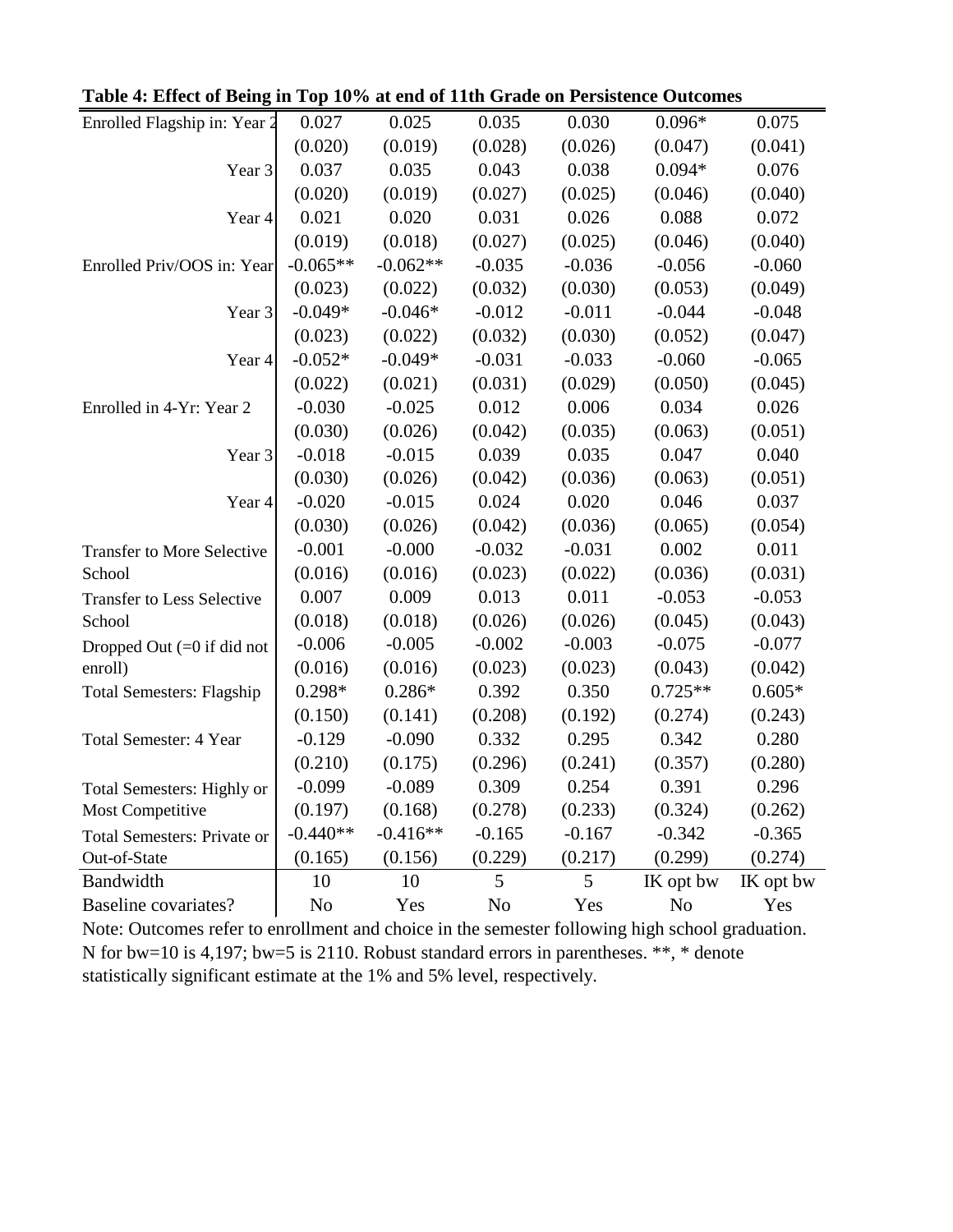|                                  |            |            | <b>Whites</b>    |          |                |            |
|----------------------------------|------------|------------|------------------|----------|----------------|------------|
| Enrolled in Flagship             | $0.094*$   | $0.087*$   | 0.103            | 0.083    | $0.322**$      | $0.263**$  |
|                                  | (0.042)    | (0.041)    | (0.060)          | (0.059)  | (0.101)        | (0.093)    |
| <b>Enrolled Private or Out-</b>  | $-0.079$   | $-0.073$   | $-0.026$         | $-0.019$ | $-0.150$       | $-0.131$   |
| of-State                         | (0.043)    | (0.042)    | (0.060)          | (0.059)  | (0.097)        | (0.091)    |
| <b>Enrolled 4 Year</b>           | 0.022      | 0.024      | 0.095            | 0.082    | 0.114          | 0.071      |
|                                  | (0.048)    | (0.044)    | (0.069)          | (0.063)  | (0.102)        | (0.085)    |
| <b>Transfer to More</b>          | $-0.006$   | $-0.003$   | $-0.039$         | $-0.040$ | 0.049          | 0.048      |
| <b>Selective School</b>          | (0.027)    | (0.027)    | (0.038)          | (0.037)  | (0.047)        | (0.046)    |
| <b>Transfer to Less</b>          | 0.000      | 0.003      | 0.027            | 0.029    | 0.056          | 0.044      |
| <b>Selective School</b>          | (0.027)    | (0.027)    | (0.039)          | (0.039)  | (0.060)        | (0.059)    |
| Dropped Out $(=0$ if did         | $-0.005$   | $-0.004$   | 0.019            | 0.023    | 0.064          | 0.057      |
| not enroll)                      | (0.024)    | (0.024)    | (0.036)          | (0.035)  | (0.058)        | (0.057)    |
| <b>Total Semesters: Flagship</b> | 0.502      | 0.471      | 0.493            | 0.377    | 1.098*         | $0.931*$   |
|                                  | (0.304)    | (0.298)    | (0.434)          | (0.425)  | (0.511)        | (0.475)    |
| <b>Total Semester: 4 Year</b>    | 0.132      | 0.185      | 0.642            | 0.602    | 0.738          | 0.723      |
|                                  | (0.344)    | (0.307)    | (0.499)          | (0.436)  | (0.603)        | (0.504)    |
| <b>Total Semesters: Private</b>  | $-0.387$   | $-0.362$   | $-0.091$         | $-0.063$ | $-0.262$       | $-0.140$   |
| or Out-of-State                  | (0.314)    | (0.306)    | (0.447)          | (0.440)  | (0.528)        | (0.494)    |
|                                  |            |            | <b>Nonwhites</b> |          |                |            |
| Enrolled in Flagship             | 0.035      | 0.036      | $0.060*$         | $0.061*$ | 0.053          | 0.052      |
|                                  | (0.020)    | (0.019)    | (0.026)          | (0.025)  | (0.040)        | (0.038)    |
| <b>Enrolled Private or Out-</b>  | $-0.096**$ | $-0.091**$ | $-0.049$         | $-0.050$ | $-0.088$       | $-0.067$   |
| of-State                         | (0.027)    | (0.026)    | (0.037)          | (0.036)  | (0.061)        | (0.055)    |
| <b>Enrolled 4 Year</b>           | $-0.070$   | $-0.060$   | $-0.009$         | $-0.014$ | $-0.127$       | $-0.101$   |
|                                  | (0.037)    | (0.034)    | (0.051)          | (0.047)  | (0.089)        | (0.075)    |
| <b>Transfer to More</b>          | 0.000      | 0.002      | $-0.027$         | $-0.024$ | $-0.030$       | $-0.033$   |
| Selective School                 | (0.020)    | (0.020)    | (0.028)          | (0.028)  | (0.046)        | (0.041)    |
| <b>Transfer to Less</b>          | 0.010      | 0.014      | 0.006            | 0.001    | $-0.092$       | $-0.117*$  |
| Selective School                 | (0.024)    | (0.024)    | (0.035)          | (0.034)  | (0.057)        | (0.054)    |
| Dropped Out $(=0$ if did         | $-0.007$   | $-0.005$   | $-0.015$         | $-0.018$ | $-0.119*$      | $-0.139**$ |
| not enroll)                      | (0.022)    | (0.021)    | (0.031)          | (0.031)  | (0.049)        | (0.047)    |
| <b>Total Semesters: Flagship</b> | 0.144      | 0.149      | 0.289            | 0.311    | 0.185          | 0.239      |
|                                  | (0.133)    | (0.128)    | (0.172)          | (0.164)  | (0.208)        | (0.179)    |
| <b>Total Semester: 4 Year</b>    | $-0.345$   | $-0.297$   | 0.107            | 0.098    | $-0.088$       | $-0.055$   |
|                                  | (0.237)    | (0.211)    | (0.324)          | (0.285)  | (0.399)        | (0.331)    |
| <b>Total Semesters: Private</b>  | $-0.493**$ | $-0.455**$ | $-0.231$         | $-0.227$ | $-0.406$       | $-0.403$   |
| or Out-of-State                  | (0.174)    | (0.166)    | (0.233)          | (0.227)  | (0.290)        | (0.267)    |
| Bandwidth                        | 10         | 10         | 5                | 5        | IK opt bw      | IK opt bw  |
| Baseline covariates?             | No         | Yes        | N <sub>0</sub>   | Yes      | N <sub>o</sub> | Yes        |

**Table 5a: Effect of Being in Top 10% at end of 11th Grade by Race**

Note: Outcomes refer to enrollment and choice in the semester following high school graduation. N for bw=10 is 1686 for whites and 2511 for nonwhites; bw=5 is 832 for whites and 1278 for nonwhites. Robust standard errors in parentheses. \*\*, \* denote statistically significant estimate at the 1% and 5% level, respectively.